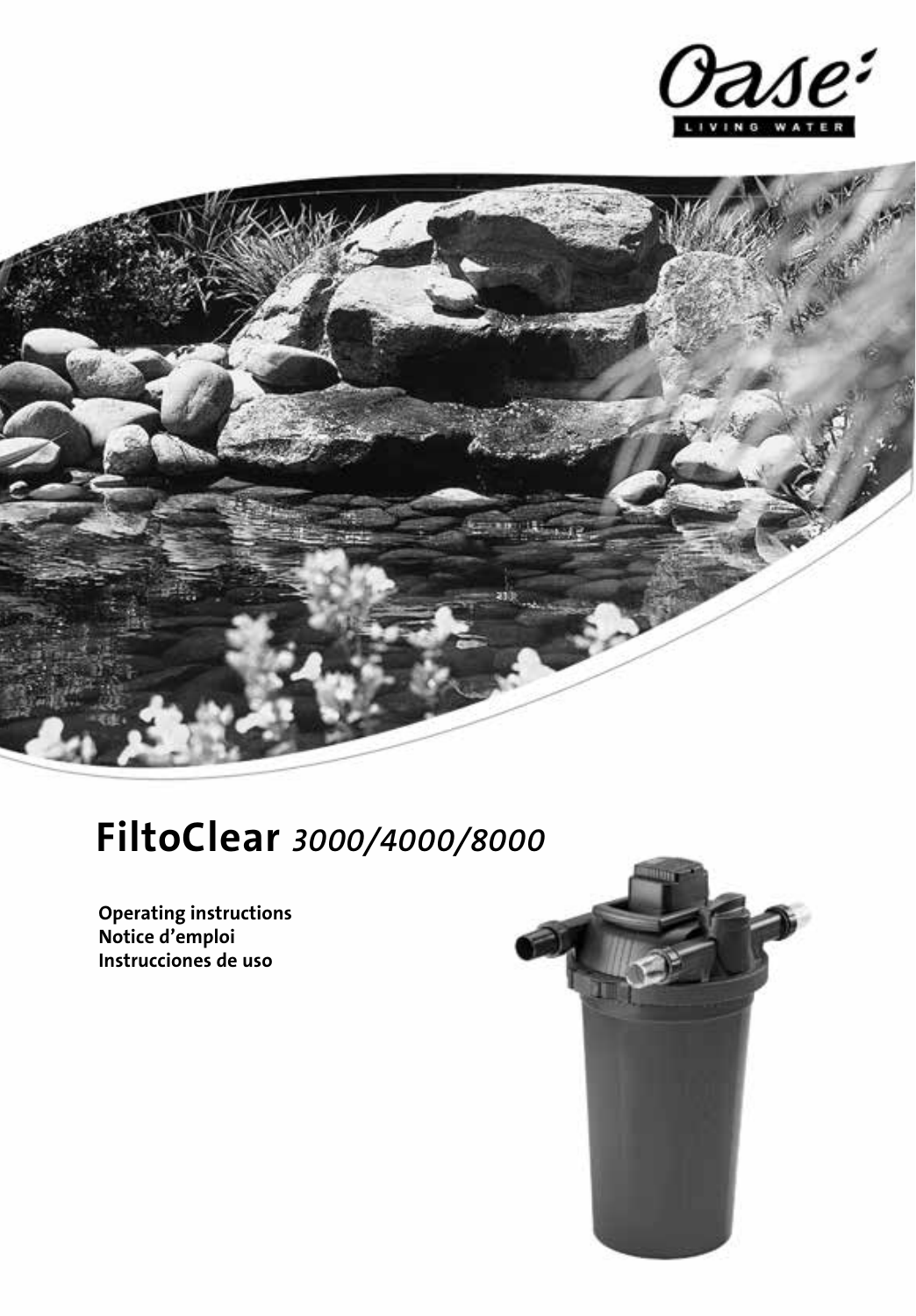

CALL 1-888-627-3435 BEFORE RETURNING TO STORE.

### **Information about these operating instructions**

Welcome to OASE Living Water. You made a great choice with the purchase of this product **FiltoClear 3000 / 4000 / 8000.** Prior to operating the unit, please read the instructions of use carefully and fully familiarise yourself with the unit. Ensure that all work on and with this unit is only carried out in accordance with these instructions. Please strictly follow the enclosed instructions to ensure safe and correct handling of the product. Keep these instructions in a safe place. Please also hand over the instructions when passing the unit on to a new owner.

# **WARNINGS AND CAUTIONS SYMBOLS**

### **Symbols used in these instructions**

The symbols used in this operating manual have the following meanings:

### **Risk of injury to persons due to dangerous electrical voltage.**

This symbol indicates an imminent danger, which can lead to death or severe injuries if the appropriate measures are not taken.

### **Risk of personal injury caused by a general source of danger.**

This symbol indicates an imminent danger, which can lead to death or severe injuries if the appropriate measures are not taken. **!**

### Risk of injury to persons due to broken glass.

This symbol indicates danger, which can lead to severe injuries if the appropriate measures are not taken.

Important information for trouble-free operation.

### **Intended use**

FiltoClear 3000 / 4000 / 8000, referred to in the following as "unit", may only be used as specified in the following:

- For mechanical and biological cleaning of garden ponds
- Operation under observance of the technical data.

The UVC lamp installed in the unit is intended to kill algae and bacteria in the pond water. Even in small doses, its radiation is harmful for eyes and skin. Never use the UVC lamp in a defective housing or outside the housing, or any other purpose other than that intended.

The following restrictions apply to the unit:

- Never use the unit to filter fluids other than water.
- Never run the unit without water.
- Do not use for commercial or industrial purposes.

• Do not use in conjunction with chemicals, foodstuff, easily flammable or explosive substances.

**Important!** Ensure that the filter will not overflow. Danger of emptying the pond. **!**

### **Use other than that intended**

This unit can be dangerous and cause harm if not used in accordance with these instructions. Any use not in accordance with these instructions or modification(s) to the unit will void the limited warranty.





### **Unit configuration**

| Part           | <b>Description</b>                                                        |                                                                                                                                                                           |  |  |  |  |  |  |
|----------------|---------------------------------------------------------------------------|---------------------------------------------------------------------------------------------------------------------------------------------------------------------------|--|--|--|--|--|--|
| 1              | Water return socket, for the return of filtered pond water                |                                                                                                                                                                           |  |  |  |  |  |  |
| 2              | (I R)                                                                     | Water inlet socket, for the inlet of soiled pond water                                                                                                                    |  |  |  |  |  |  |
| 3              |                                                                           | Cleaning handle, the foam filters are compressed by pulling the handle up                                                                                                 |  |  |  |  |  |  |
| 4              |                                                                           | UVC unit head with temperature monitor, holder and control window for UVC lamp. The UVC lamp switches off<br>automatically when overheated and on again once cooled down. |  |  |  |  |  |  |
|                |                                                                           | Function switch to change the water flow. Turn counter-clockwise. 3 positions are available.                                                                              |  |  |  |  |  |  |
|                | I: Water filtering and UV<br>⇔                                            |                                                                                                                                                                           |  |  |  |  |  |  |
| 5              |                                                                           | II: Foam cleaning ("Easy-Clean Technology")                                                                                                                               |  |  |  |  |  |  |
|                |                                                                           | III: Flushing the UVC unit and the UVC water housing                                                                                                                      |  |  |  |  |  |  |
| 6              |                                                                           | Bypass, optimises the UVC radiation effect at a high flow rate                                                                                                            |  |  |  |  |  |  |
| $\overline{7}$ | ŵ<br>Soiled water drain socket, to drain the soiled water                 |                                                                                                                                                                           |  |  |  |  |  |  |
| 8              | Filter lid                                                                |                                                                                                                                                                           |  |  |  |  |  |  |
| 9              | Cover cap, with black flat sealing ring inserted                          |                                                                                                                                                                           |  |  |  |  |  |  |
| 10             | Clamping ring to hold filter lid and container together                   |                                                                                                                                                                           |  |  |  |  |  |  |
| 11             | Step, marking the maximum installation depth                              |                                                                                                                                                                           |  |  |  |  |  |  |
| 12             |                                                                           | Container, pressurised when the unit is in operation (max. 2.9 psi / 0,2 bar)                                                                                             |  |  |  |  |  |  |
| 13             |                                                                           | Fine foam filter for nitrification and denitrification                                                                                                                    |  |  |  |  |  |  |
| 14             |                                                                           | Coarse foam filter for nitrification                                                                                                                                      |  |  |  |  |  |  |
| 15             | Fixing disk, holding foam filters on cleaning rods                        |                                                                                                                                                                           |  |  |  |  |  |  |
| 16             | Cleaning rod, connecting cleaning handle and filter disk                  |                                                                                                                                                                           |  |  |  |  |  |  |
| 17             | Meshed tube, maintaining the foam filter spacing to the UVC water housing |                                                                                                                                                                           |  |  |  |  |  |  |
| 18             | UVC water housing, conveying water to the UVC unit                        |                                                                                                                                                                           |  |  |  |  |  |  |
| 19             | Quartz glass tube with UVC lamp                                           |                                                                                                                                                                           |  |  |  |  |  |  |
| 20             | 2" transparent hose connector                                             |                                                                                                                                                                           |  |  |  |  |  |  |
| 21             | 1-1/2" transparent hose connector                                         |                                                                                                                                                                           |  |  |  |  |  |  |
| 22             | 2" black hose connector                                                   |                                                                                                                                                                           |  |  |  |  |  |  |
| 23             | 2" black hose connector                                                   |                                                                                                                                                                           |  |  |  |  |  |  |
| 24             | 1-1/2" black hose connector                                               |                                                                                                                                                                           |  |  |  |  |  |  |
| 25             | 1-1/2" hose connector with 2" thread                                      |                                                                                                                                                                           |  |  |  |  |  |  |
| 26             | union nut                                                                 |                                                                                                                                                                           |  |  |  |  |  |  |
| 27             | flat sealing ring                                                         |                                                                                                                                                                           |  |  |  |  |  |  |
| 28             | flow indicator flap                                                       |                                                                                                                                                                           |  |  |  |  |  |  |
| 29             | hose clamp                                                                |                                                                                                                                                                           |  |  |  |  |  |  |

**Questions, problems, missing parts?**  Before returning to your retailer, call us at 1-866-627-3435, 8 a.m.-6 p.m., EST, Monday-Friday, or email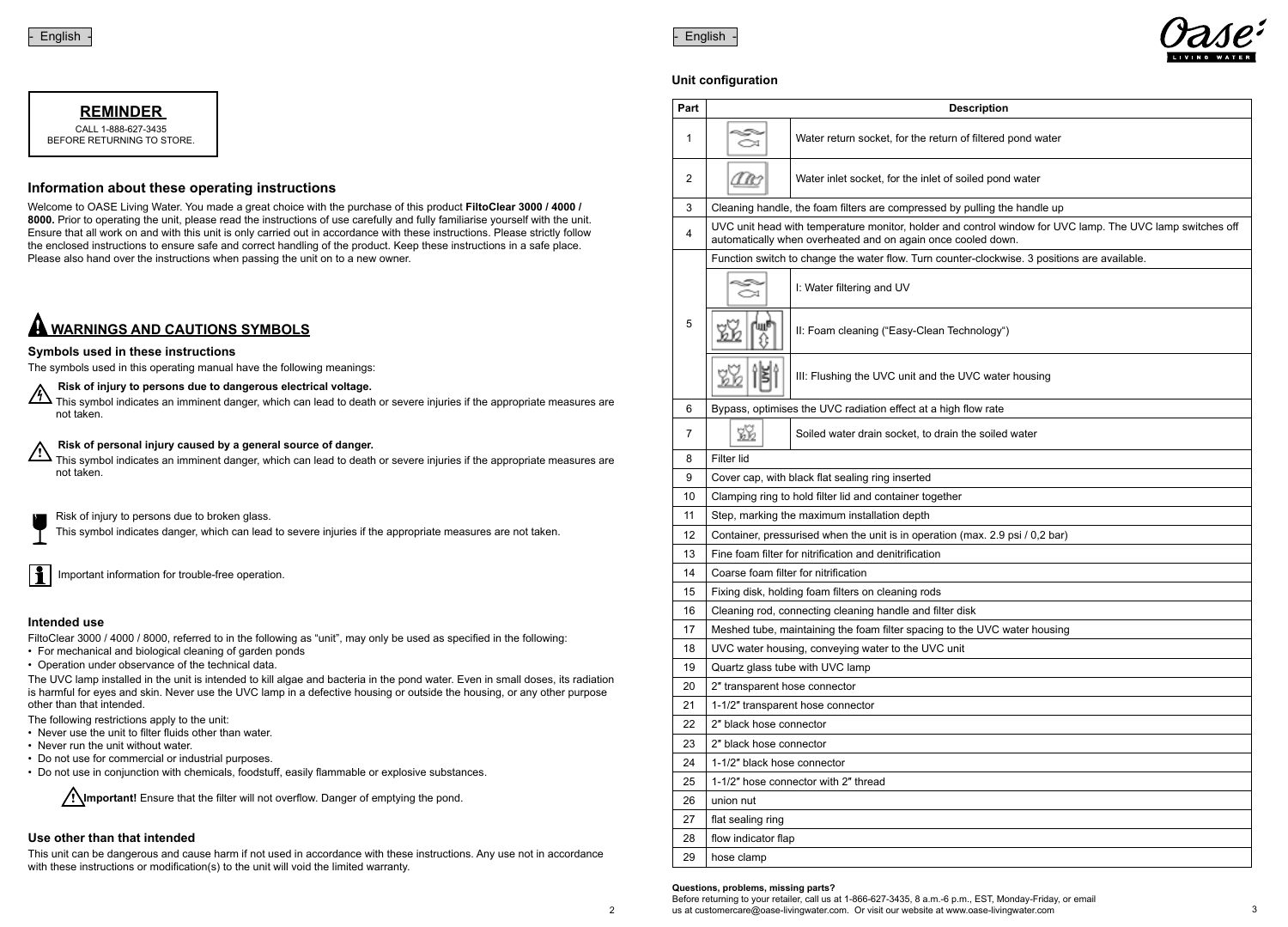**Unit configuration**



### **Function description**

Cleaning stage "filtering": The water flows through the foam filters. Mechanical soiling is retained by the foam filters. Suspended matter and bio sludge settle on the container bottom. Usseful bacteria settle on the foam filters, cleaning the water biologically. Their effect starts at a water temperature of 50 °F (+ 10 °C).

- English - - English -



### **Function description**

A filter pump presses the water into a pressure-tight container, where it passes several cleaning stages before returned into the pond. The soiled water resulting from cleaning the unit can be used to fertilize the garden.



| Coarse foam filters (blue)             | Fine foam filters (red)                        |  |  |
|----------------------------------------|------------------------------------------------|--|--|
| high flow rate                         | low flow rate                                  |  |  |
| Bacteria for nitrification             | Bacteria for nitrification and denitrification |  |  |
| Ammonia -> nitrite -> nitrate reaction | Nitrate -> nitrogen reaction                   |  |  |

Cleaning stage "radiation": The water is radiated with the ultra-violet light from a UV-C lamp. Green algae die, pathogenic agents are killed.

Bypass: A bypass ensures that only part of the returning water (approx. 25 %) is radiated. In this manner a sufficient radiation duration is obtained even at a high circulation rate.

Filter starter: The unit only reaches its full biological cleaning effect after a few weeks. The formation of a bacterial community on the foam filters can be notably accelerated by adding a filter starting bacteria product (not included).

OASE recommends:

- as a reference value for the fish population in the pond: approx. 2 ft (60 cm) fish length in 260 gal (1 m3) pond water.
- as a pond pump for FiltoClear 3000: pump max. 2100 GPH (8000 l/h).
- as a pond pump for FiltoClear 4000: pump max. 2600 GPH (10000 l/h).
- as a pond pump for FiltoClear 8000: pump max. 4200 GPH (16000 l/h)

### **Symbols on the unit**

The warning symbols on the unit have the following meaning:



**Risk of personal injury if used incorrectly.**

Incorrect use of the unit can cause injury or damage to assets. Always read the instructions for use first.



**Risk of personal injury caused by a general source of danger.**

Dangerous UVC radiation. Health hazard for eyes and skin caused by light flash. Only operate the UV-Clamp inside the housing.

The symbols on the unit relating to its use have the following meaning:



- 
- Ŋ Protect from direct sun radiation.
- 弹 Dismantle at temperatures of 32°F and below

### **Questions, problems, missing parts?**

Before returning to your retailer, call us at 1-866-627-3435, 8 a.m.-6 p.m., EST, Monday-Friday, or email 4 us at customercare@oase-livingwater.com. Or visit our website at www.oase-livingwater.com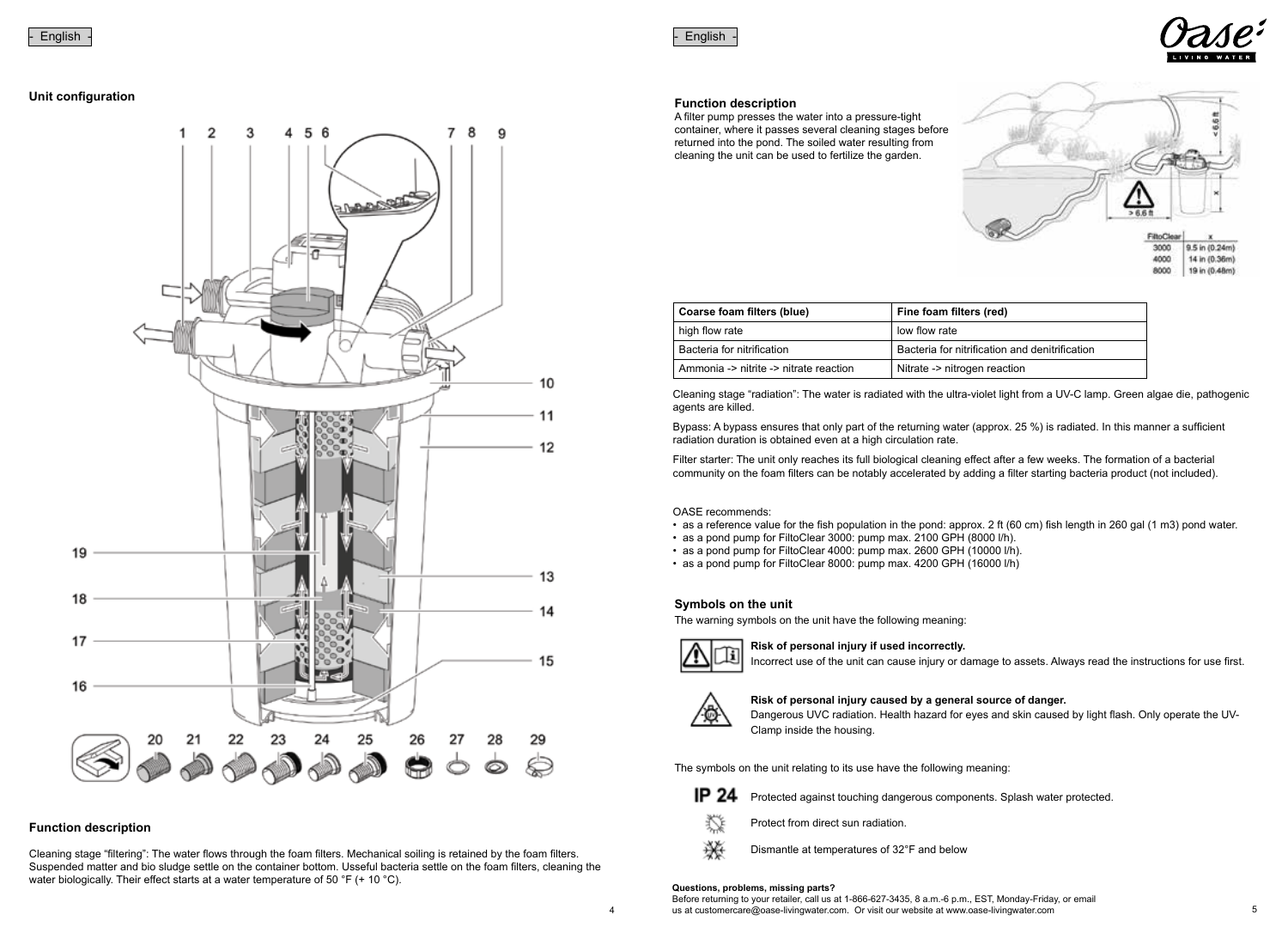### **Installation**

- Spacing between unit and water: min. 6.6 ft (2 m) (safety spacing!).
- Do not expose the unit to direct sun radiation.
- Water return point. OASE recommend: Route the return hose such that the clean water is indirectly returned to the pond, e.g. through a waterfall. In this manner it will be additionally enriched with oxygen.
- Height difference between filter lid and water return point: max. 6.6 ft (2 m).

### **Installation possibility 1: Bury close to the pond.**

Dig a hole close to the pond and place the container into the hole up to the mark. (See **Function description** diagram**)**

### **Installation possibility 2: Placement close to the pond.**

Place the unit close to the pond where it is flood protected (e.g. hidden behind shrubs). The ground must be firm and level.

### **Connecting a filter pump**

A filter pump is required to operate the pressure filter. Only connect to the pump by means of pressure hoses approved for at least 2.9 psi (0.2 bar) or the maximum pump pressure.

Hoses with an internal diameter of 1 1/2" or 2" can be connected to the unit.

### **Installation**

1 ½" hoses or 2" hoses can be connected to the unit. The respective hose connectors are part of our scope of delivery. Recommendation: Use 2" hoses to convey the water through the lines at a minimum pressure loss. If you use a filter starter, fill the product into the container prior to carrying out the following installation steps (See Commissioning/Start-up).

### **Fitting the water inlet**

• Push the union nut (26) over the black hose connector (22).

- Insert the flat sealing ring (27) in the union nut (26). • Screw tighten the hose connector to the water inlet
- socket (2) using the union nut.
- Push the hose clamp (29) over the hose (30).
- Push the hose over the hose connector (up to the stop) and secure using the hose clamp.



### **Fitting the water return**

- Push the union nut (26) over the transparent hose connector (20).
- Place the flow indicator flap (28) into the union nut. • Screw tighten the hose connector to the water return socket (1) using the union nut.
- Push the hose clamp (29) over the hose (30).
- Push the hose over the hose connector and secure with the hose clamp. Leave the last segment free for use as a window to control flow and soiling. (As shown)





### **Fitting the soiled water drain**

The soiled water resulting from cleaning the unit can be used for fertilisation purposes. Recommendation: Connect and route a drain hose (not included in our scope of delivery) up to a suitable point (e.g. plant bed)

- Unscrew the cover cap (9) from the soiled water drain socket (7).
- Push the union nut (26) over the transparent hose connector (20).
- Place the flow indicator flap (28) into the union nut.
- Screw tighten the hose connector to the socket using the union nut.
- Push the hose clamp (29) over the hose (30).
- Push the hose over the hose connector and secure with the hose clamp. Leave the last segment free for use as a window to control flow and soiling.

### **Closing the soiled water drain**



During filter operation, ensure that the soiled water socket (7) or a drain hose (30) connected to it is always closed with a cover cap (9) with the flat sealing ring inserted. This prevents unintended emptying of the pond.

• Push the hose clamp (29) over the hose (30).

- Push the hose connector (23) into the hose and secure with the hose clamp.
- Close the hose connector using the cover cap with the flat sealing ring (9) inserted.

### **Commissioning/Start-up**

- **Attention! Sensitive electrical components. Possible consequences:** The unit will be destroyed. **Protective measures:** Do not connect the unit to a dimmable power supply.
- Fit the connections (See **Installation**).
- Check the firm seating of hoses, cover cap for soiled water drain, clamping ring with safety latch.
- Turn the function switch to water filtering (40), if it is not already in this position.
- Switch on the pond pump.
- Only switch on the UVC unit when water is flowing through it. You may have to wait for 24 hours. Connect power plug to the socket. The UVC unit switches on immediately, the blue LED (33) is lit.



### **Questions, problems, missing parts?**

Before returning to your retailer, call us at 1-866-627-3435, 8 a.m.-6 p.m., EST, Monday-Friday, or email 4 us at customercare@oase-livingwater.com. Or visit our website at www.oase-livingwater.com





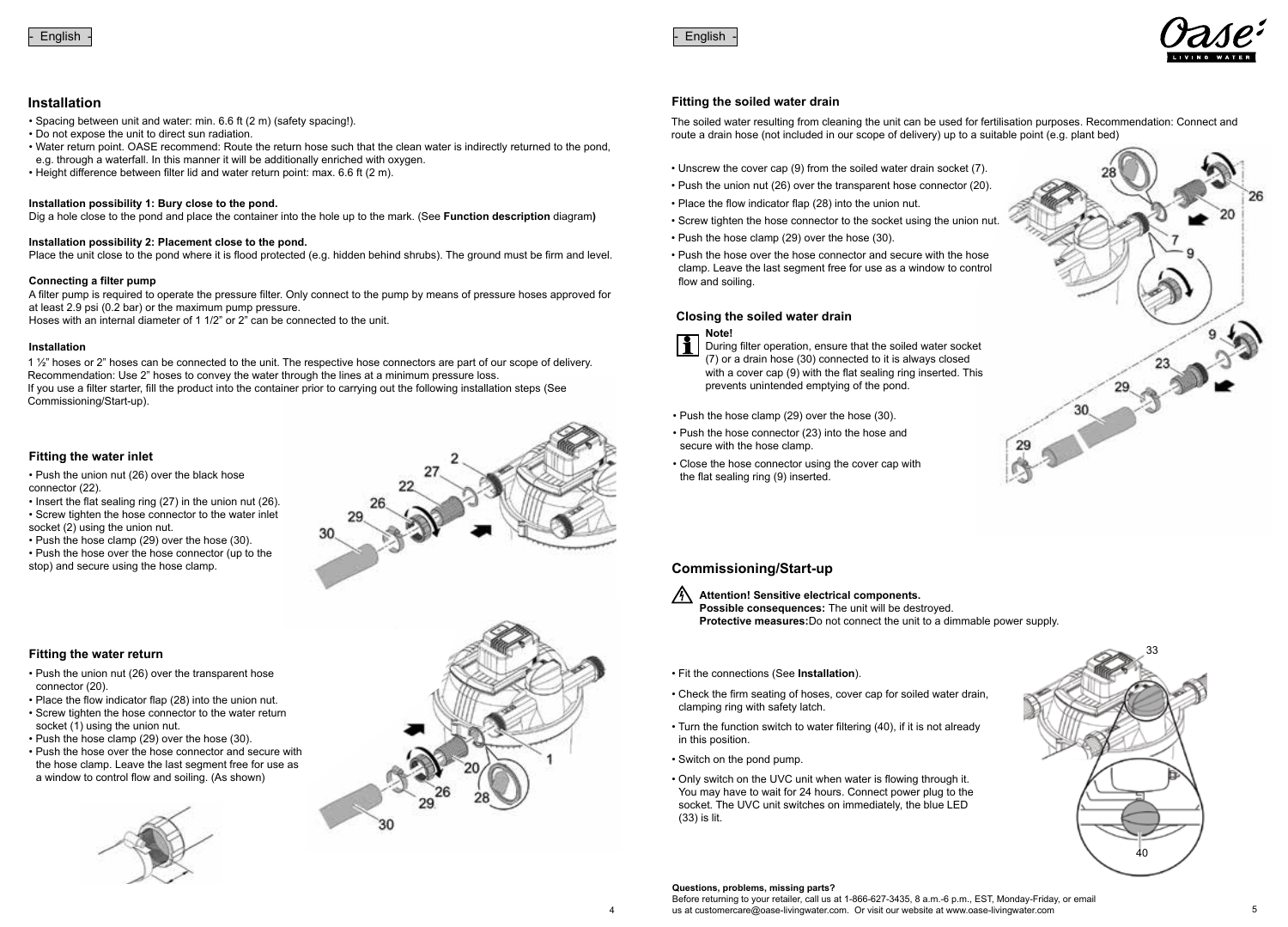### **Operation**

The unit is no longer biologically active at water temperatures below 50 °F (10 °C). Take the unit out of operation at water temperatures below 46 °F (8 °C) or, at the latest, when freezing temperatures are to be expected. Normal operating condition: The UVC unit is switched on. The UV-C lamp must be replaced after approx. 8000 operating hours.

### **Maintenance and cleaning**

- **Attention! Dangerous electrical voltage** .
- **Possible consequences:** Death or serious injuries. **Protective measures:** Switch off the mains voltage prior to carrying out work on the unit

### **Removing the UVC unit head**

- 
- Unplug UVC unit.<br>• Press the blue "Press" button (31) at the UVC unit head (4).
- Slightly turn the UVC unit head counter-clockwise.<br>• Carefully pull the UVC unit head out of the filter lid (8).
- 



### **Inserting the UVC unit head**



- The O ring (32) on the closure of the UVC water housing (4) is firmly clamped on. Only remove the O ring when it must be replaced (e.g. when the O ring is porous).
- Carefully insert the UVC unit head (4) into the filter lid. Turn the UVC unit head clockwise up to the stop. The blue
- "Press" button engages (31).

### **Opening the container**

- 
- 
- Push back safety latch (36). Press the closing hook (35) inwards. Open and remove the clamping ring (10).



١ñ

### **Closing the container**

- **A.** Clean the channel (37) around the container rim.
	- Grease the lid sealing ring (34) and place flush around the container (38) top edge.
- **B.** Press the filter lid (8) including the stack of foam filters on the container, if necessary, assist with your own body
	- $\cdot$  Place the clamping ring (10) around the container top edge (do not pinch the power cable) and assemble.
	- Engage the closing hook (35). Push in the safety latch (36).
	-

### **Cleaning the foam filters**

The Easy-Clean function (actuate the cleaning handle and flush with water) allows easy cleaning of foam filters, UVC unit and UVC water housing.

- **A.** Remove the closing cap from the drain hose or the dirty water drain socket (7). Attention: Do not lose the sealing ring in the cap!
	- $\cdot$  Turn the function switch (5) counterclockwise to "Cleaning foam filters" (41).
	- Vigurously pull up the cleaning handle (3) several times, then push the handle down against the stop ("pumping" action).
	- The foam filters will be rinsed by this action.

**B.** As soon as only clean water appears in the transparent hose connector (20), turn the function switch (5) counter-clockwise to "Cleaning UVC" (42).

• The UVC unit and the UVC water housing are flushed.

**C.** As soon as only clean water appears in the transparent hose connector (20), turn the function switch (5) counter-clockwise to "Filter water" (40).<br>• The unit filters the pond water.

• Close the drain hose or the soiled water drain socket (7) using the closing cap (insert sealing ring!) (See **Installation**).







7

### **Questions, problems, missing parts?**

Before returning to your retailer, call us at 1-866-627-3435, 8 a.m.-6 p.m., EST, Monday-Friday, or email 6 us at customercare@oase-livingwater.com. Or visit our website at www.oase-livingwater.com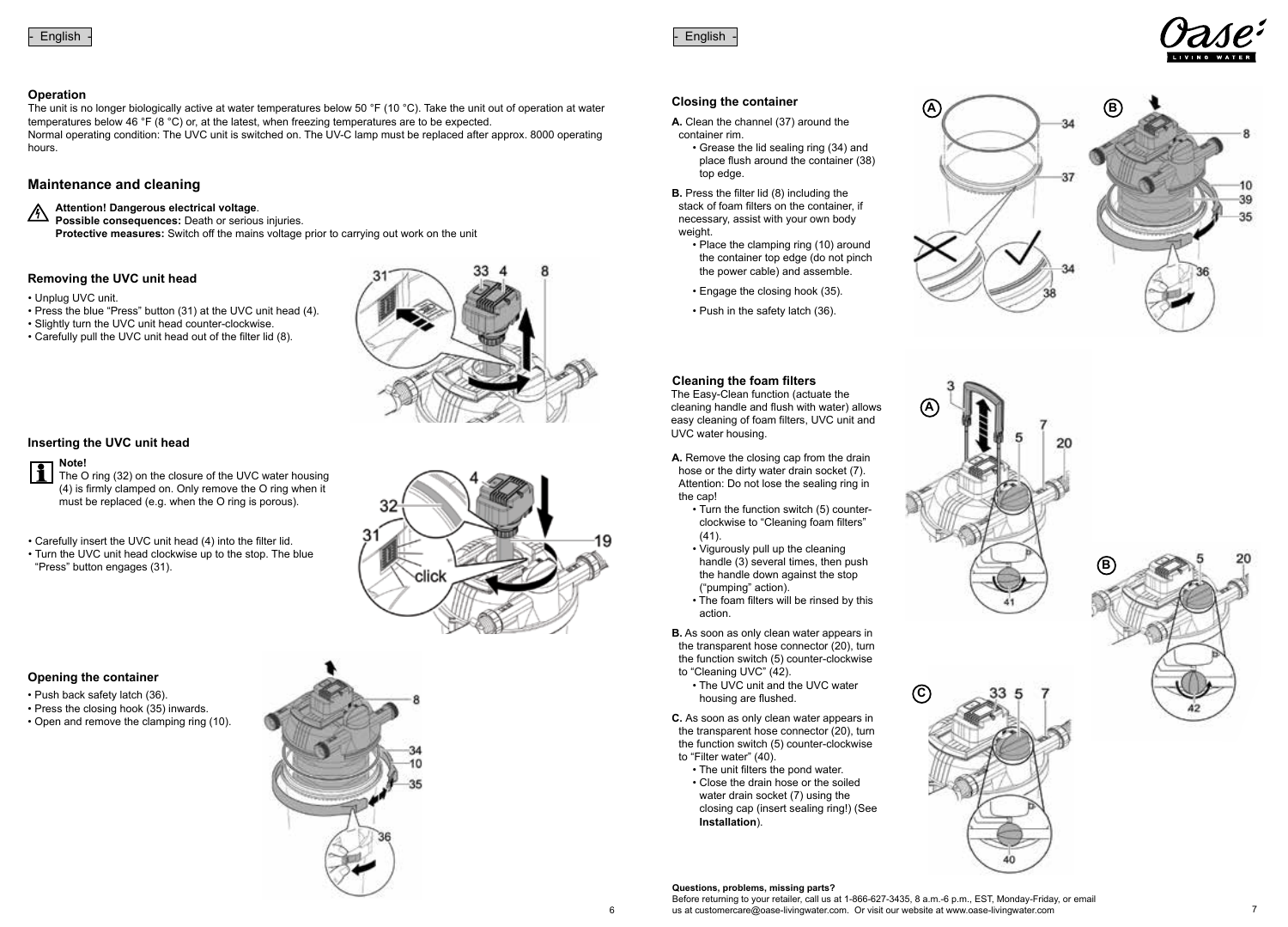### **Cleaning the quartz glass tube manually**

### **Attention! Ultra-violet radiation**. **!**

**Possible consequences:** Eve or skin injury from burns

- **Protective measures:**
- Never operate the UVC lamp outside its housing.
- Never operate the UVC lamp in a housing that is defective
- **Danger: Ultraviolet radiation. !**

Do not expose eyes to lamp rays.

Disconnect power before servicing or replacing lamp.

Warning: To reduce the risk of electric shock - Connect only to a circuit that is protected by a ground-fault circuit interrupter (GFCI)

### **For indoor and outdoor household use**

### **Attention!** Breakable glass

- **Possible consequences:** Injury to your hands caused by cuts
- **Protective measures:** Handle the quartz glass and UVC lamp with care.
- Switch off the filter pump and UVC unit.
- Remove the UVC unit head (See **Cleaning and maintenance\Removing/inserting the UVC unit head**).
- Check the quartz glass tube and O ring for damage. Replace, if necessary.
- Clean the quartz glass tube externally using a moist cloth.
- Insert the UVC unit head (See **Cleaning and maintenance\Removing/inserting the UVC unit head**).
- Switch on the filter pump.
- Switch on the UVC unit.

### **Attention! Dangerous electrical voltage**.

**Possible consequences:** Death or serious injuries.

**Protective measures:** Switch off the mains voltage prior to carrying out work on the unit

### **Cleaning the unit and washing or replacing the foam filters**

Wear of the foam filters is caused by mechanical stress and normal ageing. OASE recommend: Replace old foam filters with new ones at the beginning of the new season.

• Switch off the filter pump.

- **A.** Remove all hoses, hose connections.
- Remove the UVC unit head (See **Cleaning and maintenance\Removing/ inserting the UVC unit head**).
- Open the container (See **Cleaning and maintenance\Opening the container**).

### **Disassembling the foam filters**

- Check the foam filters, and either wash or replace.
- **B.** Remove the filter disk (15) after loosening and removing the two screws (43).
- **C.** Remove the lid including the stack of foam filters (39).
	- Place the foam filters on a soft clean surface such that the fixing disk (15) of the stack of foam filters faces upward.







### **Cleaning the parts**

### (Refer to **Unit configuration)**

• Clean the container, clamping ring, lid (remove UVC unit head!) including UVC water housing and the meshed tube from all anlges with a strong water jet.

• If necessary, wash the foam filters individually by vigurously compressing and releasing the filters under running water.

### **Assembling the foam filters**

**A.** Alternately push the blue (14) and then the red (13) foam filter onto the cleaning rods (16), so that the cleaning rods rest in the two cut-outs. • Place the fixing disk (15) on the last foam filter such that the end collar (44) points to the foam filters.

- **B.** Fasten the fixing disk on the cleaning rods using the two screws (43).
- Reinstate all connections (See **Installation**).





### **Replacing the UVC lamp**

### **Attention! Ultra-violet radiation**. **!**

- **Possible consequences:** Eye or skin injury from burns **Protective measures:**
- Never operate the UVC lamp outside its housing.
- Never operate the UVC lamp in a housing that is defective

### **Danger:** Ultraviolet radiation. **!**

Do not expose eyes to lamp rays.

Disconnect power before servicing or replacing lamp.

**Warning:** To reduce the risk of electric shock - Connect only to a circuit that is protected by a ground-fault circuit interrupter (GFCI)



### **Attention!** Breakable glass

**Possible consequences:** Injury to your hands caused by cuts **Protective measures:** Handle the quartz glass and UVC lamp with care.

### **Note!**

- Condensate forms in the quartz glass tube. This condensate cannot be avoided, however, it does not im-pair function and safety.
- The quartz glass tube can become scratched or blind over time. In this case, sufficient cleaning performance of the UVC lamp is no longer guaranteed. The quartz glass tube must be replaced.
- The UVC lamp must be replaced after approx. 8000 operating hours. Only use UVC lamps the designation and rating of which match the information on the type plate.

### **Questions, problems, missing parts?**

Before returning to your retailer, call us at 1-866-627-3435, 8 a.m.-6 p.m., EST, Monday-Friday, or email 8 us at customercare@oase-livingwater.com. Or visit our website at www.oase-livingwater.com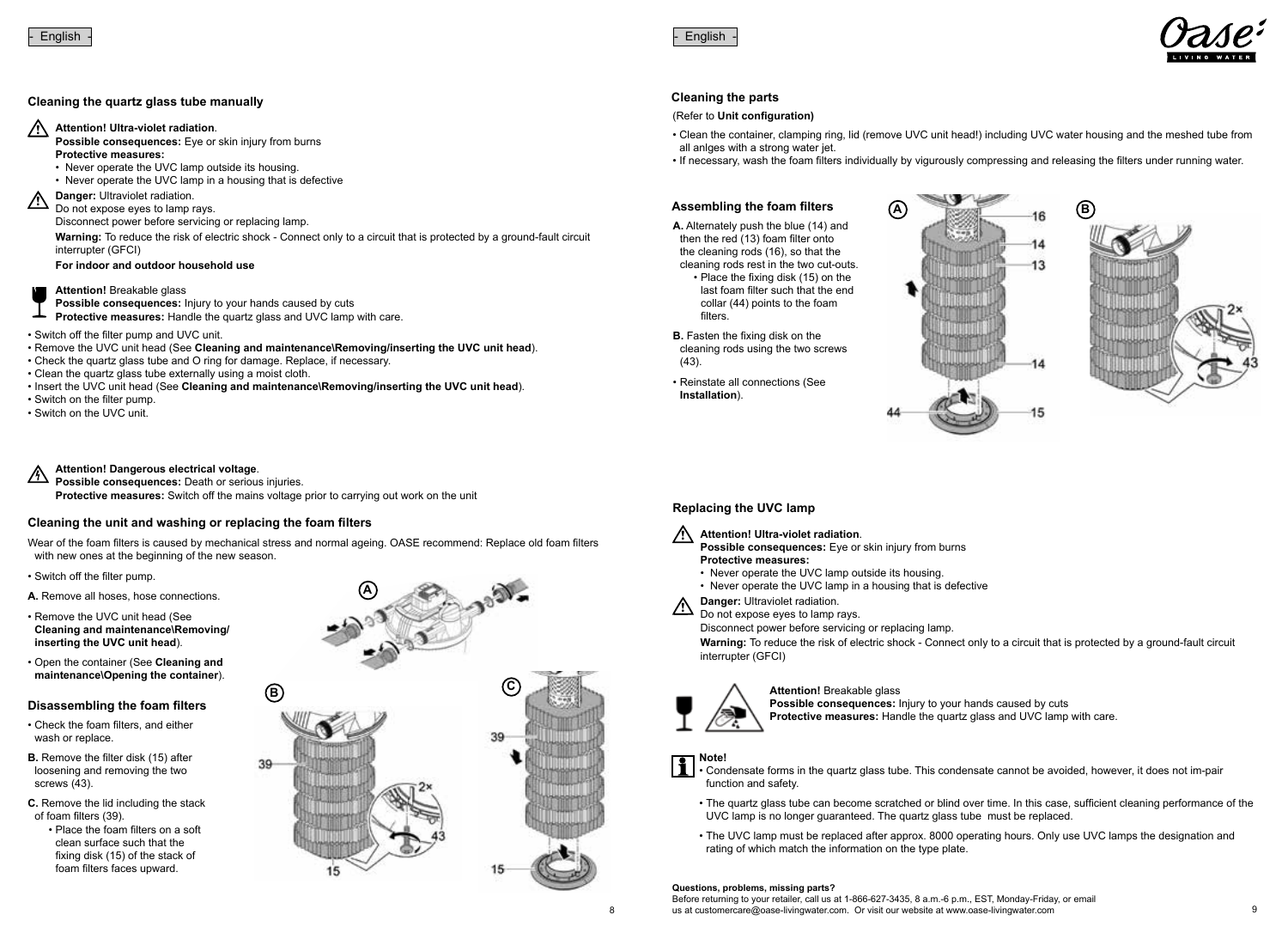- English - - English -

No water flow through the return socket.

**Troubleshooting**

UVC lamp display is not lit

Filtering performance not satisfactory

defective



Check connection (power plug, power

### **Replacing the UVC lamp**

- Remove the UVC unit head (See **Removing/inserting the UVC unit head).**
- **A.** Clean the quartz glass tube (19) externally using a moist cloth.
	- Undo the fastening screw (46) from the retaining ring (45), and unscrew the retaining ring.
	- Remove the quartz glass tube including the O ring (47).

**B.** Pull the UVC lamp (49) out of the lamp base.

• Pull the transport securing elements (48 and 50) from the UVC lamp and push over the new UVC lamp.

• Insert the new UVC lamp.

- **C.** Place the quartz glass tube (19) over the UVC lamp (49) again. • Push the O ring (47) and the retaining ring (45) over the quartz glass tube.
- **D.** Tighten the retaining ring by turning it up against the stop (50).
- Tighten the fastening screw (46) for the retaining ring.

• Reinsert the UVC unit head (See **Removing/inserting the UVC unit head).**

• Switch on the pond pump.

•Connect the power plug of the UVC unit.

### **Storage/Winterization**

- Disconnect power cord from UVC unit
- Disconnect hoses from inlet and outlet connections
- Empty/drain container by tipping unit on its side to let water drain out of inlet and outlet connection area

**A**

• If bypassing filter connect inlet and outlet hoses together to continue running pump in pond

### **Wear parts**

The UVC lamp, the quartz glass and the foam filters are wear parts and are excluded from the warranty.

### **Disposal of UVC unit and UVC lamp**

 $\cancel{\nabla}$ Do not dispose of this unit with domestic waste! Disable the unit beforehand by cutting off the cables. Further information about the recycling of this product can be obtained from your local municipal authority.

## **Disposal of Packaging, Worn foam filters, sealing rings and Filter container**

You may dispose of these components with domestic waste! Further information about the recycling of this product can be obtained from your local municipal authority.







|    | Questions, problems, missing parts?                                                                       |
|----|-----------------------------------------------------------------------------------------------------------|
|    | Before returning to your retailer, call us at 1-866-627-3435, 8 a.m.-6 p.m., EST, Monday-Friday, or email |
| 10 | us at customercare@oase-livingwater.com. Or visit our website at www.oase-livingwater.com                 |

### **Spare parts**

The use of original parts from OASE ensures continued safe and reliable operation of the unit. Please visit our website for spare parts drawings and spare parts. www.oase-livingwater.com

**Issue Cause Solution**

Power supply of the UVC not connected or Connection

Filter pump not switched on. Switch on the filter pump Supply lines blocked. Check supply lines

UVC lamp defective and a set of the Replace UVC lamp Quartz glass tube not fitted Fit quartz glass tube

Unit has not been in operation long enough Wait a few days/weeks Water extremely soiled Water Solid Wait a few days/weeks Excessive fish and animal population **Adhere to the reference value** 

Foam filters clogged Clean foam filters

UVC lamp is in operation for more than 8000 hours  $\Box$  Replace UVC lamp

Function switch not turned to "Filter water" Turn function switch to "Filter water"

Function switch not turned to "Filter water" Turn function switch to "Filter water"

Quartz glass tube soiled **Cleaning the quartz glass tube** 

fuse)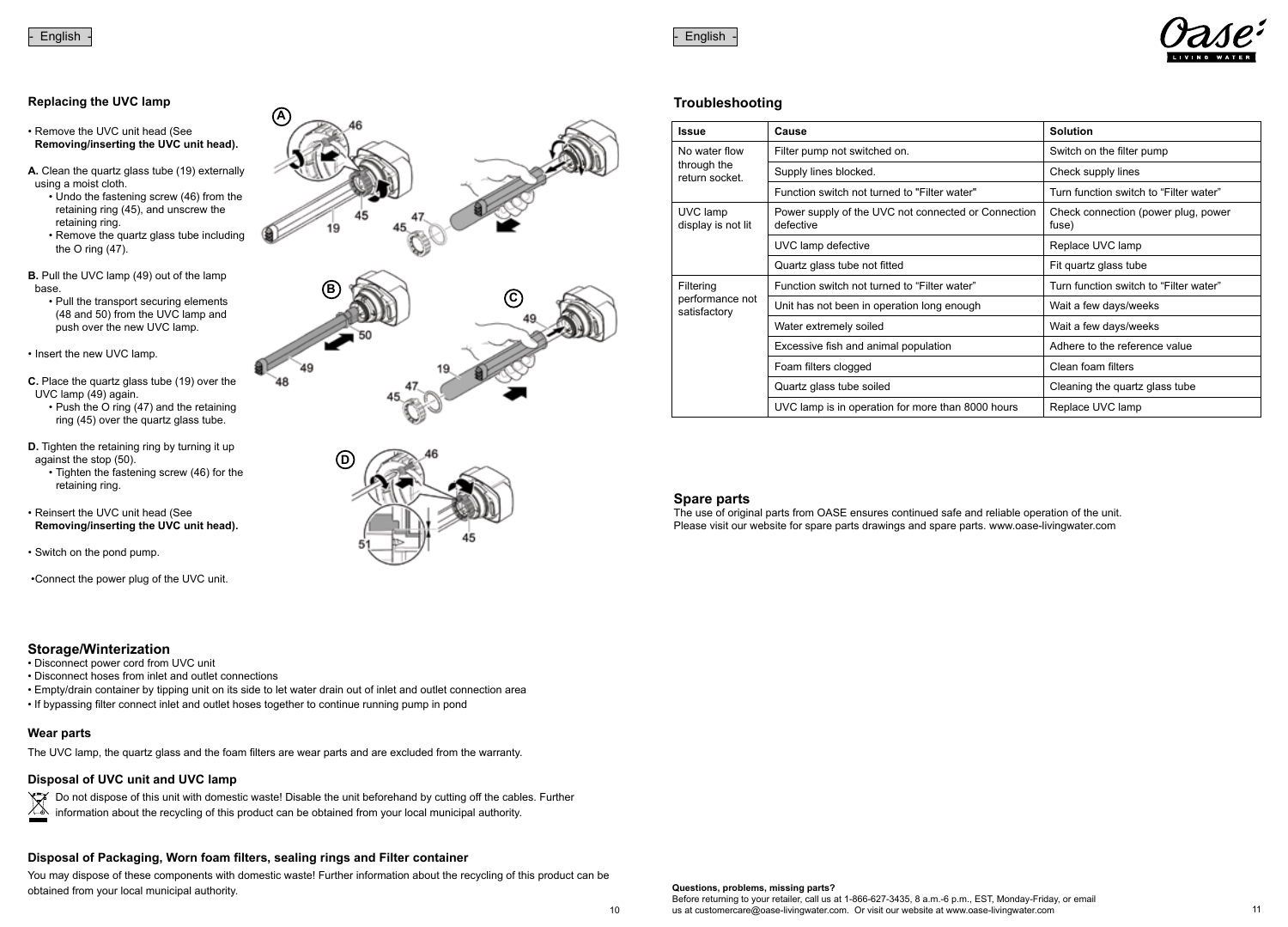



### **Structure de l'appareil**

| ∽<br>Manchon de reflux d'eau, pour le reflux de l'eau de bassin épurée<br>1<br>a<br>$\overline{2}$<br>Œ<br>Manchon d'entrée d'eau, pour l'entrée d'eau de bassin encrassée<br>Poignée de nettoyage, le déplacement vers le haut permet d'exercer une pression sur les éponges filtrantes pour<br>3<br>les dégorger<br>Tête d'appareil UVC avec contrôle de température, support et fenêtre de contrôle pour la lampe UVC. Mise hors<br>4<br>circuit automatique de la lampe UVC en cas de surchauffe, remise en circuit après le refroidissement.<br>Sélecteur de fonction permettant de commuter le débit d'eau. Effectuer une rotation dans le sens anti-horaire. Il y<br>a 3 positions.<br>I: Filtrer l'eau et UV<br>⇔<br>5<br>II: Nettoyer les éponges (""echnologie Easy-Clean")<br>III: Rincer l'appareil UVC et le carter d'eau UVC<br>6<br>By-pass, permettant d'optimiser les effets de l'exposition aux rayons UVC en cas de débit élevé<br>$\overline{7}$<br>W<br>Manchon d'écoulement d'eau sale, pour l'écoulement de l'eau sale<br>Couver ducle filtre<br>8<br>9<br>Bouchon de fermeture avec joint plat noir intégré<br>10<br>Anneau de serrage, permettant de maintenir ensemble le couvercle du filtre et le récipient<br>11<br>Niveau, pour marquer la profondeur maximale de montage<br>12<br>Récipient, sous pression (max. 2.9 psi / 0,2 bars) en exploitation<br>13<br>Éponge filtrante fine pour la nitrification et la dénitrification<br>14<br>Éponge filtrante grossière pour la nitrification<br>15<br>Disque de fixation, maintient les éponges filtrantes sur les tiges de nettoyage<br>16<br>Tige de nettoyage, relie la poignée de nettoyage au disque de filtration<br>17<br>Tube grillagé, maintient un écart entre les éponges filtrantes et le carter d'eau UVC<br>18<br>Carter d'eau UVC, conduit l'eau vers l'appareil UVC<br>19<br>Tube en verre à quartz avec lampe UVC<br>20<br>50 mm Raccord de tuyau transparent<br>21<br>38 mm Raccord de tuyau transparent<br>22<br>50 mm Raccord de tuyau noir<br>23<br>50 mm Raccord de tuyau noir<br>24<br>38 mm Raccord de tuyau noir<br>25<br>38 mm Raccord de tuyau avec filetage de 50 mm<br>26<br>Contre-écrou<br>27<br>Joint plat<br>28<br>L'indicateur de débit<br>29<br>Collier de serrage | Pièce |  | <b>Description</b> |  |  |  |  |  |
|-----------------------------------------------------------------------------------------------------------------------------------------------------------------------------------------------------------------------------------------------------------------------------------------------------------------------------------------------------------------------------------------------------------------------------------------------------------------------------------------------------------------------------------------------------------------------------------------------------------------------------------------------------------------------------------------------------------------------------------------------------------------------------------------------------------------------------------------------------------------------------------------------------------------------------------------------------------------------------------------------------------------------------------------------------------------------------------------------------------------------------------------------------------------------------------------------------------------------------------------------------------------------------------------------------------------------------------------------------------------------------------------------------------------------------------------------------------------------------------------------------------------------------------------------------------------------------------------------------------------------------------------------------------------------------------------------------------------------------------------------------------------------------------------------------------------------------------------------------------------------------------------------------------------------------------------------------------------------------------------------------------------------------------------------------------------------------------------------------------------------------------------------------------------------------------------------------------------------------------------------------------------------------------|-------|--|--------------------|--|--|--|--|--|
|                                                                                                                                                                                                                                                                                                                                                                                                                                                                                                                                                                                                                                                                                                                                                                                                                                                                                                                                                                                                                                                                                                                                                                                                                                                                                                                                                                                                                                                                                                                                                                                                                                                                                                                                                                                                                                                                                                                                                                                                                                                                                                                                                                                                                                                                                   |       |  |                    |  |  |  |  |  |
|                                                                                                                                                                                                                                                                                                                                                                                                                                                                                                                                                                                                                                                                                                                                                                                                                                                                                                                                                                                                                                                                                                                                                                                                                                                                                                                                                                                                                                                                                                                                                                                                                                                                                                                                                                                                                                                                                                                                                                                                                                                                                                                                                                                                                                                                                   |       |  |                    |  |  |  |  |  |
|                                                                                                                                                                                                                                                                                                                                                                                                                                                                                                                                                                                                                                                                                                                                                                                                                                                                                                                                                                                                                                                                                                                                                                                                                                                                                                                                                                                                                                                                                                                                                                                                                                                                                                                                                                                                                                                                                                                                                                                                                                                                                                                                                                                                                                                                                   |       |  |                    |  |  |  |  |  |
|                                                                                                                                                                                                                                                                                                                                                                                                                                                                                                                                                                                                                                                                                                                                                                                                                                                                                                                                                                                                                                                                                                                                                                                                                                                                                                                                                                                                                                                                                                                                                                                                                                                                                                                                                                                                                                                                                                                                                                                                                                                                                                                                                                                                                                                                                   |       |  |                    |  |  |  |  |  |
|                                                                                                                                                                                                                                                                                                                                                                                                                                                                                                                                                                                                                                                                                                                                                                                                                                                                                                                                                                                                                                                                                                                                                                                                                                                                                                                                                                                                                                                                                                                                                                                                                                                                                                                                                                                                                                                                                                                                                                                                                                                                                                                                                                                                                                                                                   |       |  |                    |  |  |  |  |  |
|                                                                                                                                                                                                                                                                                                                                                                                                                                                                                                                                                                                                                                                                                                                                                                                                                                                                                                                                                                                                                                                                                                                                                                                                                                                                                                                                                                                                                                                                                                                                                                                                                                                                                                                                                                                                                                                                                                                                                                                                                                                                                                                                                                                                                                                                                   |       |  |                    |  |  |  |  |  |
|                                                                                                                                                                                                                                                                                                                                                                                                                                                                                                                                                                                                                                                                                                                                                                                                                                                                                                                                                                                                                                                                                                                                                                                                                                                                                                                                                                                                                                                                                                                                                                                                                                                                                                                                                                                                                                                                                                                                                                                                                                                                                                                                                                                                                                                                                   |       |  |                    |  |  |  |  |  |
|                                                                                                                                                                                                                                                                                                                                                                                                                                                                                                                                                                                                                                                                                                                                                                                                                                                                                                                                                                                                                                                                                                                                                                                                                                                                                                                                                                                                                                                                                                                                                                                                                                                                                                                                                                                                                                                                                                                                                                                                                                                                                                                                                                                                                                                                                   |       |  |                    |  |  |  |  |  |
|                                                                                                                                                                                                                                                                                                                                                                                                                                                                                                                                                                                                                                                                                                                                                                                                                                                                                                                                                                                                                                                                                                                                                                                                                                                                                                                                                                                                                                                                                                                                                                                                                                                                                                                                                                                                                                                                                                                                                                                                                                                                                                                                                                                                                                                                                   |       |  |                    |  |  |  |  |  |
|                                                                                                                                                                                                                                                                                                                                                                                                                                                                                                                                                                                                                                                                                                                                                                                                                                                                                                                                                                                                                                                                                                                                                                                                                                                                                                                                                                                                                                                                                                                                                                                                                                                                                                                                                                                                                                                                                                                                                                                                                                                                                                                                                                                                                                                                                   |       |  |                    |  |  |  |  |  |
|                                                                                                                                                                                                                                                                                                                                                                                                                                                                                                                                                                                                                                                                                                                                                                                                                                                                                                                                                                                                                                                                                                                                                                                                                                                                                                                                                                                                                                                                                                                                                                                                                                                                                                                                                                                                                                                                                                                                                                                                                                                                                                                                                                                                                                                                                   |       |  |                    |  |  |  |  |  |
|                                                                                                                                                                                                                                                                                                                                                                                                                                                                                                                                                                                                                                                                                                                                                                                                                                                                                                                                                                                                                                                                                                                                                                                                                                                                                                                                                                                                                                                                                                                                                                                                                                                                                                                                                                                                                                                                                                                                                                                                                                                                                                                                                                                                                                                                                   |       |  |                    |  |  |  |  |  |
|                                                                                                                                                                                                                                                                                                                                                                                                                                                                                                                                                                                                                                                                                                                                                                                                                                                                                                                                                                                                                                                                                                                                                                                                                                                                                                                                                                                                                                                                                                                                                                                                                                                                                                                                                                                                                                                                                                                                                                                                                                                                                                                                                                                                                                                                                   |       |  |                    |  |  |  |  |  |
|                                                                                                                                                                                                                                                                                                                                                                                                                                                                                                                                                                                                                                                                                                                                                                                                                                                                                                                                                                                                                                                                                                                                                                                                                                                                                                                                                                                                                                                                                                                                                                                                                                                                                                                                                                                                                                                                                                                                                                                                                                                                                                                                                                                                                                                                                   |       |  |                    |  |  |  |  |  |
|                                                                                                                                                                                                                                                                                                                                                                                                                                                                                                                                                                                                                                                                                                                                                                                                                                                                                                                                                                                                                                                                                                                                                                                                                                                                                                                                                                                                                                                                                                                                                                                                                                                                                                                                                                                                                                                                                                                                                                                                                                                                                                                                                                                                                                                                                   |       |  |                    |  |  |  |  |  |
|                                                                                                                                                                                                                                                                                                                                                                                                                                                                                                                                                                                                                                                                                                                                                                                                                                                                                                                                                                                                                                                                                                                                                                                                                                                                                                                                                                                                                                                                                                                                                                                                                                                                                                                                                                                                                                                                                                                                                                                                                                                                                                                                                                                                                                                                                   |       |  |                    |  |  |  |  |  |
|                                                                                                                                                                                                                                                                                                                                                                                                                                                                                                                                                                                                                                                                                                                                                                                                                                                                                                                                                                                                                                                                                                                                                                                                                                                                                                                                                                                                                                                                                                                                                                                                                                                                                                                                                                                                                                                                                                                                                                                                                                                                                                                                                                                                                                                                                   |       |  |                    |  |  |  |  |  |
|                                                                                                                                                                                                                                                                                                                                                                                                                                                                                                                                                                                                                                                                                                                                                                                                                                                                                                                                                                                                                                                                                                                                                                                                                                                                                                                                                                                                                                                                                                                                                                                                                                                                                                                                                                                                                                                                                                                                                                                                                                                                                                                                                                                                                                                                                   |       |  |                    |  |  |  |  |  |
|                                                                                                                                                                                                                                                                                                                                                                                                                                                                                                                                                                                                                                                                                                                                                                                                                                                                                                                                                                                                                                                                                                                                                                                                                                                                                                                                                                                                                                                                                                                                                                                                                                                                                                                                                                                                                                                                                                                                                                                                                                                                                                                                                                                                                                                                                   |       |  |                    |  |  |  |  |  |
|                                                                                                                                                                                                                                                                                                                                                                                                                                                                                                                                                                                                                                                                                                                                                                                                                                                                                                                                                                                                                                                                                                                                                                                                                                                                                                                                                                                                                                                                                                                                                                                                                                                                                                                                                                                                                                                                                                                                                                                                                                                                                                                                                                                                                                                                                   |       |  |                    |  |  |  |  |  |
|                                                                                                                                                                                                                                                                                                                                                                                                                                                                                                                                                                                                                                                                                                                                                                                                                                                                                                                                                                                                                                                                                                                                                                                                                                                                                                                                                                                                                                                                                                                                                                                                                                                                                                                                                                                                                                                                                                                                                                                                                                                                                                                                                                                                                                                                                   |       |  |                    |  |  |  |  |  |
|                                                                                                                                                                                                                                                                                                                                                                                                                                                                                                                                                                                                                                                                                                                                                                                                                                                                                                                                                                                                                                                                                                                                                                                                                                                                                                                                                                                                                                                                                                                                                                                                                                                                                                                                                                                                                                                                                                                                                                                                                                                                                                                                                                                                                                                                                   |       |  |                    |  |  |  |  |  |
|                                                                                                                                                                                                                                                                                                                                                                                                                                                                                                                                                                                                                                                                                                                                                                                                                                                                                                                                                                                                                                                                                                                                                                                                                                                                                                                                                                                                                                                                                                                                                                                                                                                                                                                                                                                                                                                                                                                                                                                                                                                                                                                                                                                                                                                                                   |       |  |                    |  |  |  |  |  |
|                                                                                                                                                                                                                                                                                                                                                                                                                                                                                                                                                                                                                                                                                                                                                                                                                                                                                                                                                                                                                                                                                                                                                                                                                                                                                                                                                                                                                                                                                                                                                                                                                                                                                                                                                                                                                                                                                                                                                                                                                                                                                                                                                                                                                                                                                   |       |  |                    |  |  |  |  |  |
|                                                                                                                                                                                                                                                                                                                                                                                                                                                                                                                                                                                                                                                                                                                                                                                                                                                                                                                                                                                                                                                                                                                                                                                                                                                                                                                                                                                                                                                                                                                                                                                                                                                                                                                                                                                                                                                                                                                                                                                                                                                                                                                                                                                                                                                                                   |       |  |                    |  |  |  |  |  |
|                                                                                                                                                                                                                                                                                                                                                                                                                                                                                                                                                                                                                                                                                                                                                                                                                                                                                                                                                                                                                                                                                                                                                                                                                                                                                                                                                                                                                                                                                                                                                                                                                                                                                                                                                                                                                                                                                                                                                                                                                                                                                                                                                                                                                                                                                   |       |  |                    |  |  |  |  |  |
|                                                                                                                                                                                                                                                                                                                                                                                                                                                                                                                                                                                                                                                                                                                                                                                                                                                                                                                                                                                                                                                                                                                                                                                                                                                                                                                                                                                                                                                                                                                                                                                                                                                                                                                                                                                                                                                                                                                                                                                                                                                                                                                                                                                                                                                                                   |       |  |                    |  |  |  |  |  |
|                                                                                                                                                                                                                                                                                                                                                                                                                                                                                                                                                                                                                                                                                                                                                                                                                                                                                                                                                                                                                                                                                                                                                                                                                                                                                                                                                                                                                                                                                                                                                                                                                                                                                                                                                                                                                                                                                                                                                                                                                                                                                                                                                                                                                                                                                   |       |  |                    |  |  |  |  |  |
|                                                                                                                                                                                                                                                                                                                                                                                                                                                                                                                                                                                                                                                                                                                                                                                                                                                                                                                                                                                                                                                                                                                                                                                                                                                                                                                                                                                                                                                                                                                                                                                                                                                                                                                                                                                                                                                                                                                                                                                                                                                                                                                                                                                                                                                                                   |       |  |                    |  |  |  |  |  |
|                                                                                                                                                                                                                                                                                                                                                                                                                                                                                                                                                                                                                                                                                                                                                                                                                                                                                                                                                                                                                                                                                                                                                                                                                                                                                                                                                                                                                                                                                                                                                                                                                                                                                                                                                                                                                                                                                                                                                                                                                                                                                                                                                                                                                                                                                   |       |  |                    |  |  |  |  |  |
|                                                                                                                                                                                                                                                                                                                                                                                                                                                                                                                                                                                                                                                                                                                                                                                                                                                                                                                                                                                                                                                                                                                                                                                                                                                                                                                                                                                                                                                                                                                                                                                                                                                                                                                                                                                                                                                                                                                                                                                                                                                                                                                                                                                                                                                                                   |       |  |                    |  |  |  |  |  |
|                                                                                                                                                                                                                                                                                                                                                                                                                                                                                                                                                                                                                                                                                                                                                                                                                                                                                                                                                                                                                                                                                                                                                                                                                                                                                                                                                                                                                                                                                                                                                                                                                                                                                                                                                                                                                                                                                                                                                                                                                                                                                                                                                                                                                                                                                   |       |  |                    |  |  |  |  |  |

### **RAPPEL**

APPELEZ LE 1-866-627-3435 AVANT DE RETOURNER AU MAGASIN.

### **Informations sur le mode d'emploi**

Bienvenue à OASE Living Water. L'achat de votre **FiltoClear 3000 / 4000 / 8000.**constitue un excellent choix. Avant d'utiliser la pompe, lisez les instructions attentivement et familiarisez-vous parfaitement avec l'appareil. Assurez-vous que tout travail effectué sur cet appareil et toute utilisation sont conformes aux instructions qui suivent. Suivez ces instructions à la lettre afin de vous assurer d'une manutention de l'appareil adéquate et sans risque. Conservez ces instructions dans un endroit sûr et remettez-les au nouveau propriétaire si vous transmettez l'appareil.

# **APICTOGRAMMES DE PRÉCAUTIONS ET MISES EN GARDE**

### **Pictogrammes utilisés dans ces instructions**

Les pictogrammes utilisés dans ce manuel d'utilisation ont les significations suivantes :

### **Risque de blessures aux personnes en raison de la tension électrique dangereuse.**

Ce pictogramme indique un danger imminent pouvant entraîner la mort ou des blessures graves si les mesures appropriées ne sont pas prises.

### **! Risque de blessures aux personnes en raison d'un danger d'ordre général.**

Ce pictogramme indique un danger imminent pouvant entraîner la mort ou des blessures graves si les mesures appropriées ne sont pas prises.

### **Risque de blessure aux personnes en raison de bris de verre.**

Ce symbole indique un danger-pouvant entraîner de graves blessures si les mesures appropriées ne sont pas prises.

Renseignements importants pour un bon fonctionnement.

### **Utilisation conforme à la finalité**

FiltoClear 3000 / 4000 / 8000, désignés ciaprès comme « l'appareil », peuvent être utilisés seulement comme indiqué dans les points suivants :

- Pour le nettoyage mécanique et biologique d'étangs/bassins de jardin
- Exploitation dans le respect des données techniques.

La lampe UVC intégrée dans l'appareil sert à détruire les algues et les bactéries se trouvant dans l'eau du bassin/de l'étang. Son rayonnement est dangereux pour les yeux et la peau, même à faibles doses. La lampe UVC ne doit jamais être utilisée dans un boîtier défectueux, ni en dehors de son boîtier, ni à d'autres fins que celles prévues par sa finalité. Les restrictions suivantes sont valables pour l'appareil :

- Ne jamais filtrer d'autres liquides que l'eau.
- Ne jamais utiliser sans débit d'eau.
- Ne pas utiliser à des fins commerciales ou industrielles.

• Ne pas utiliser en relation avec des produits chimiques, des produits alimentaires, des matériaux facilement inflammables ou explosifs.

**Important!** Le filtre ne doit jamais déborder, en aucun cas. Risque de vidange de l'étang/bassin. **!**

### **Utilisation non conforme**

Cet appareil peut être dangereux et causer des dommages s'il n'est pas utilisé conformément aux instructions qui suivent. Toute utilisation non conforme à ces instructions ou toute modification à l'appareil annulera la garantie.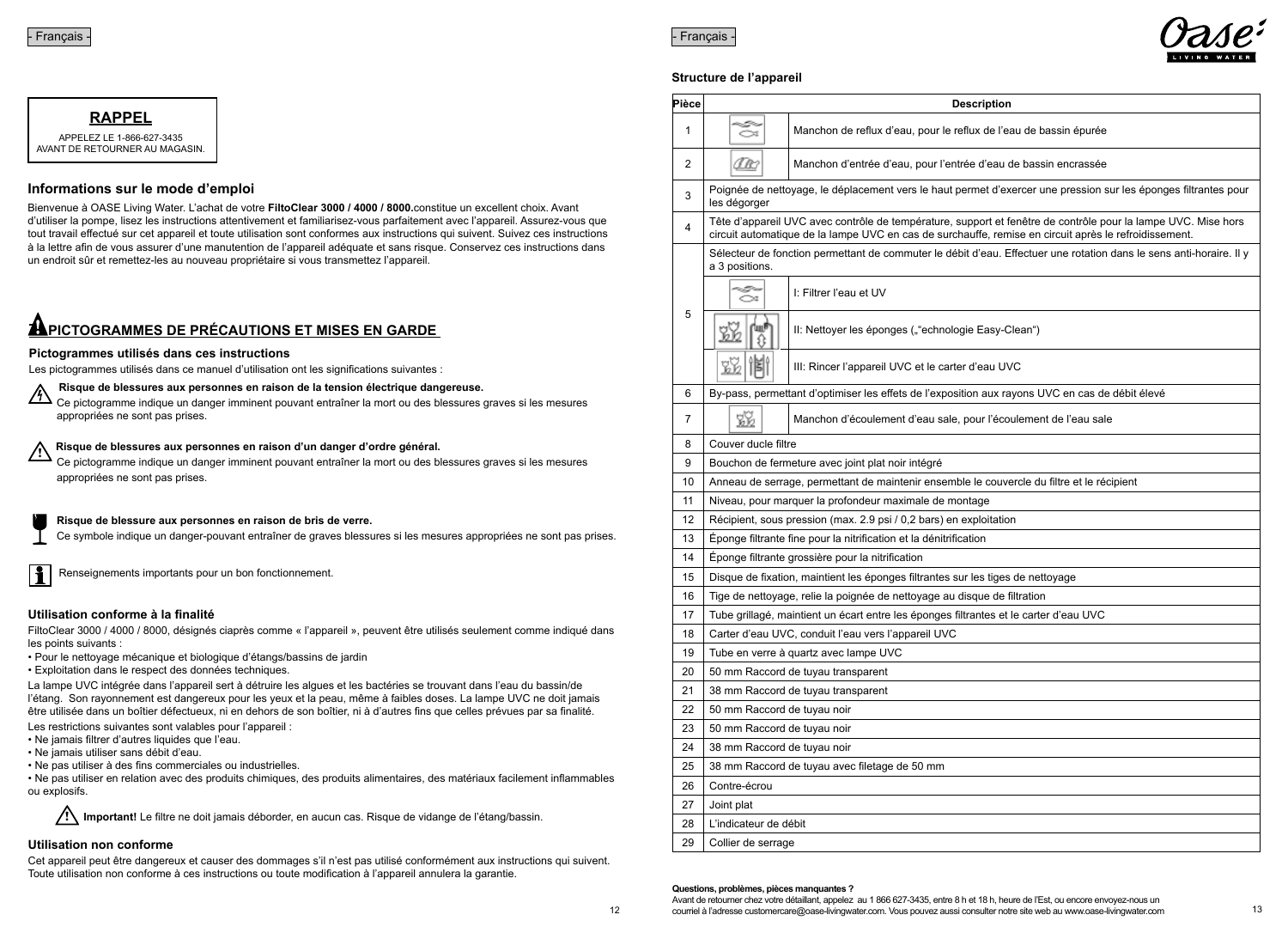**Structure de l'appareil** 



### **Description des fonctions**

Niveau de nettoyage "Filtrage" : l'eau passe par les éponges filtrantes. Les encrassements mécaniques sont retenus par les éponges filtrantes. Les substances en suspension et la vase biologique se déposent au fond du récipient. Des bactéries utiles s'installent sur les éponges filtrantes et assurent une épuration biologique de l'eau. Elles commencent à agir à partir d'une température de l'eau de 50 °F (+ 10 °C).

**Description des fonctions** 

Une pompe de filtration refoule l'eau dans un récipient résistant à la pression dans lequel elle passe par différents niveaux d'épuration pour être ensuite reconduite dans le bassin/l'étang. L'eau sale qui résulte du nettoyage de l'appareil peut servir d'engrais pour le jardin.



| Éponges filtrantes grossières (bleu)        | Éponges filtrantes fines (rouge)                      |  |  |
|---------------------------------------------|-------------------------------------------------------|--|--|
| Vitesse de flux élevée                      | Vitesse de flux basse                                 |  |  |
| Bactéries pour la nitrification             | Bactéries pour la nitrification et la dénitrification |  |  |
| Transformation ammonium ->nitrite ->nitrate | Transformation nitrate -> azote                       |  |  |

Niveau d'épuration "Irradiation" : l'eau est irradiée par la lumière ultraviolette d'une lampe UV-C. Les algues en suspen-sion périssent, les agents pathogènes sont détruits.

By-pass : un by-pass sert à limiter la quantité d'eau de reflux (à env. 25 %), ce qui permet d'atteindre une durée d'irradiation suffisante même en présence d'un taux de refoulement élevé.

Starter de filtre : L'appareil n'atteint sa pleine capacité d'épuration biologique qu'après quelques semaines. Il est possible d'accélérer considérablement l'implantation de bactéries filtrantes sur les éponges filtrantes en ajoutant un produit bactérien de départ pour la filtration (non inclus).

Les conseils de OASE :

– Valeur de référence pour le nombre de poissons dans l'étang/le bassin : env. 60 cm de longueur de poisson pour 1 m<sup>3</sup> d'eau de bassin/d'étang.

- Pompe de bassin/étang pour FiltoClear 3000 : pompe max. 8000 l/h
- Pompe de bassin/étang pour FiltoClear 4000 : pompe max.10000 l/h
- Pompe de bassin/étang pour FiltoClear 8000 : pompe max.16000 l/h

### **Symboles sur l'appareil**

**Les symboles d'avertissement se trouvant sur l'appareil ont les significations suivantes :** 



**Danger de dommages de personnes dus à une utilisation incorrecte** 

Une utilisation incorrecte de l'appareil pour entraîner des dommages corporels et pécuniaires. Toujours lire les instructions de service en premier lieu.



**Risque de dommages aux personnes dus à une source de danger générale** 

Rayonnement UV-C dangereux. Danger pour les yeux et pour la peau par éblouissement N'exploiter la lampe UV-C que dans le carter.

Les symboles d'utilisation se trouvant sur l'appareil ont les significations suivantes :

IP 24 Protection contre le contact avec des pièces dangereuses. Protection contre la projection d'eau.

- Ö Protéger contre les rayons directs du soleil.
- ¥é Désinstaller en cas de gel.

### **Questions, problèmes, pièces manquantes ?**

Avant de retourner chez votre détaillant, appelez au 1 866 627-3435, entre 8 h et 18 h, heure de l'Est, ou encore envoyez-nous un 14 courriel à l'adresse customercare@oase-livingwater.com. Vous pouvez aussi consulter notre site web au www.oase-livingwater.com 15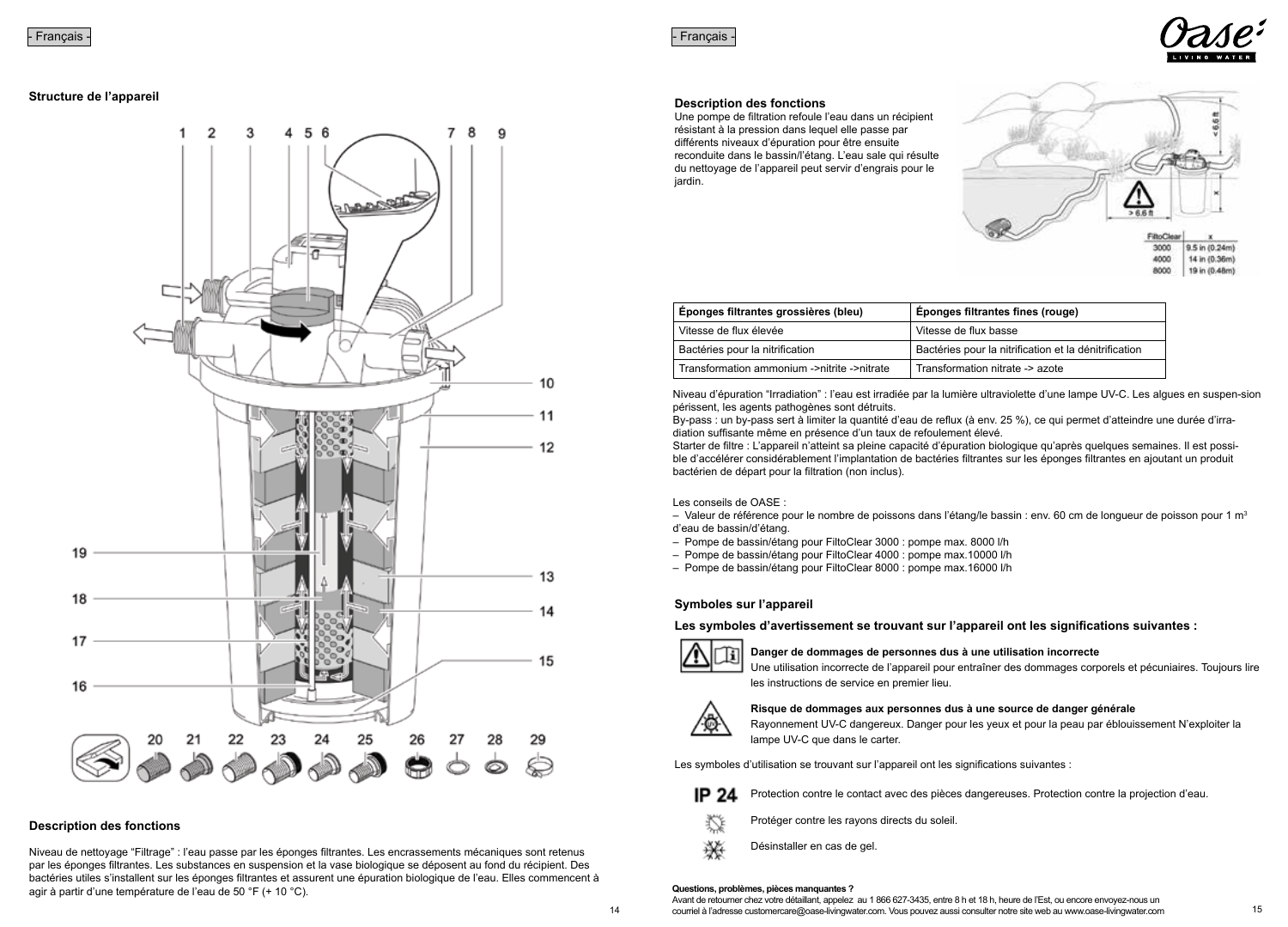### - Français - - Français - - Français - - Français - - Français - - - Français - - - - - - - - - - - - - - - - -



### **Mise en place**

- Distance entre l'appareil et l'eau : 2 m min. (écart de sécurité !).
- Ne pas exposer l'appareil aux rayons directs du soleil.
- Point de reflux de l'eau. Les conseils de OASE : Poser le tuyau de reflux de manière à ce que l'eau épurée soit reconduite indirectement, p.ex. par le biais d'un cours d'eau, dans le bassin/l'étang. Elle pourra ainsi être enrichie en oxygène.
- Différence de hauteur entre le couvercle du filtre et le point de reflux de l'eau : 2 m max.

### **Possibilité de mise en place 1 : enterrer dans les environs du bassin/de l'étang.**

Creuser un trou près du bassin/de l'étang dans lequel vous placez le récipient jusqu'à la marque. ((Voir le diagramme de **description de fonction)**

### **Possibilité de mise en place 2 : mettre en place près du bassin/de l'étang.**

Placer l'appareil près de l'étang/du bassin à l'abri des inondations (p.ex. caché derrière des buissons). La surface de base doit être stable et plate.

### **Raccordement d'une pompe de filtration**

Une pompe de filtration est nécessaire pour l'exploitation du filtre de pression. Le raccordement à la pompe ne peut être effectué qu'avec des tuyaux résistant à la pression, qui sont autorisés pour une pression d'au moins 2.9 psi (0.2 bars) ou bien pour la pression maximale de la pompe.

Des tuyaux ayant un diamètre intérieur de 38 mm ou 50 mm peuvent être raccordés à l'appareil.

### **Montage**

Vous pouvez raccorder des tuyaux de 38 mm ou de 50 mm à l'appareil. Les embouts de tuyau correspondants font partie de la livraison. Recommandation : utiliser des tuyaux de 2" pour transporter l'eau dans des conduites avec une perte de pression minimale.

Au cas où vous utilisez un starter de filtre, l'installer dans le récipient avant les étapes de montage suivantes (Voir **Mise en service**).

### **Montage de l'entrée d'eau**

- glisser le contre-écrou (26) sur l'embout de tuyau noir (22).
- Insérer le joint plat (27) dans le contre-écrou (26). • Visser fixement l'embout de tuyau avec le contre-
- écrou sur le manchon d'entrée d'eau (2).
- Faire glisser le collier de serrage (29) sur le tuyau (30).
- Faire glisser le tuyau sur l'embout de tuyau (jusqu'à la butée) et fixer avec le collier de serrage.

### **Montage du reflux d'eau**

- glisser le contre-écrou (26) sur l'embout de tuyau clair (20).
- Insérer l'indicateur de débit (28) dans le contre-écrou.
- Visser fixement l'embout de tuyau avec le contre-écrou sur le manchon de reflux d'eau (1).
- Faire glisser le collier de serrage (29) sur le tuyau (30).
- Faire glisser le tuyau sur l'embout de tuyau et fixer avec le collier de serrage. Ne pas recouvrir le dernier segment pour qu'il puisse servir de fenêtre de contrôle pour le flux et l'encrassement.





### **Montage de l'écoulement d'eau sale**

Vous pouvez utiliser l'eau sale qui résulte du nettoyage de l'appareil comme engrais. Recommandation : Raccorder un tuyau d'écoulement (ne faisant pas partie de la livraison), le poser jusqu'à un endroit approprié (p.ex. un parterre). Voici comment procéder :

- Dévisser le bouchon de fermeture (9) du manchon d'écoulement d'eau sale (7).
- Glisser le contre-écrou (26) sur l'embout de tuyau clair (20).
- Insérer l'indicateur de débit (28) dans le contre-écrou.
- Visser fixement l'embout de tuyau avec le contre-écrou sur le manchon.
- Faire glisser le collier de serrage (29) sur le tuyau (30).
- Faire glisser le tuyau sur l'embout de tuyau et fixer avec le collier de serrage. Ne pas recouvrir le dernier segment pour qu'il puisse servir de fenêtre de contrôle pour le flux et l'encrassement.

### **Obturation de l'écoulement d'eau sale**



Lorsque l'appareil est utilisé en mode de filtration, le manchon d'eau sale (7) ou le tuyau d'écoulement (30) qui y est raccordé doivent toujours être fermés par un bouchon (9) équipé d'un joint plat intégré. Ceci permet d'éviter une vidange par inadvertance du bassin/de l'étang.

- Faire glisser le collier de serrage (29) sur le tuyau (30).
- Faire glisser l'embout de tuyau (23) dans le tuyau et le fixer avec un collier de serrage.
- Obturer l'embout de tuyau avec un bouchon équipé d'un joint plat intégré (9),

### **Mise en service**

- **Attention ! Composants électriques fragiles. . Conséquence éventuelle :** l'appareil est détruit. **Mesure de protection : raccorder l'appareil à une alimentation en courant avec variateur.**
- Monter les raccordements (Voir **Montage**).
- Contrôler la bonne fixation des tuyaux, du bouchon de fermeture pour l'écoulement de l'eau sale, de l'anneau de serrage avec verrou de blocage.
- Placer le commutateur de fonction le cas échéant sur filtrage de l'eau (40).
- Mettre la pompe de bassin en circuit.
- Ne mettre l'appareil UVC en circit que si l'appareil est complètement rempli d'eau. Le cas échéant, attendre 24 heures. Brancher la prise de secteur dans la prise de courant. L'appareil UVC se met en service immédiatement, la diode LED bleue (33) s'allume.



### **Questions, problèmes, pièces manquantes ?**

Avant de retourner chez votre détaillant, appelez au 1 866 627-3435, entre 8 h et 18 h, heure de l'Est, ou encore envoyez-nous un 16 courriel à l'adresse customercare@oase-livingwater.com. Vous pouvez aussi consulter notre site web au www.oase-livingwater.com 17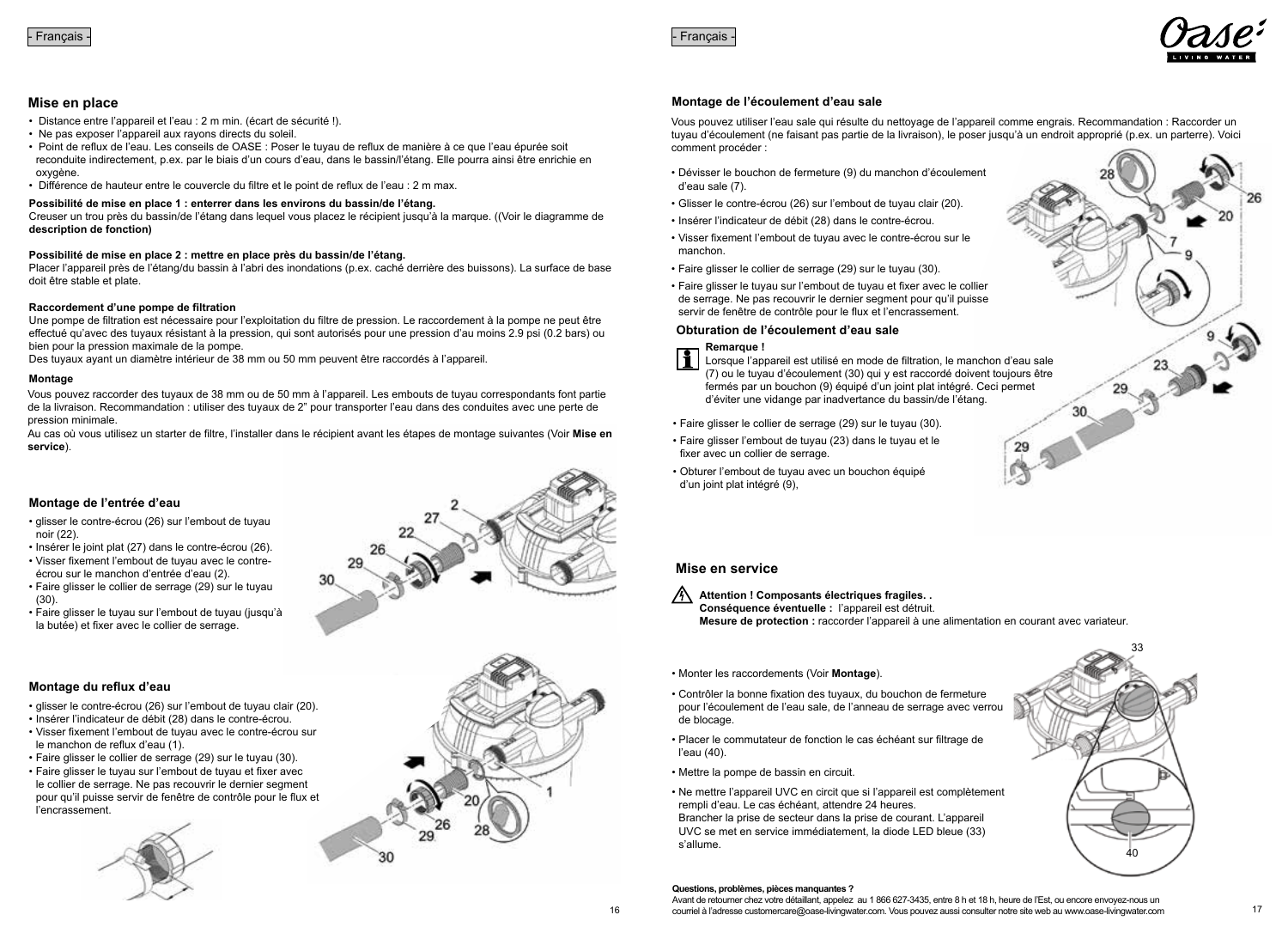

### **Exploitation**

L'appareil n'est plus actif biologiquement en présence de températures inférieures à 50 °F (10 °C). Mettre l'appareil hors service si la température de l'eau est inférieure à 46 °F (8 °C), ou en cas de risque de gel. État d'exploitation normal : l'appareil UVC est en circuit. La lampe UVC doit être remplacée après env. 8000 heures de service.

### **Nettoyage et entretien**

- **Attention ! Tension électrique dangereuse !**
- **Conséquences éventuelles :** mort ou blessures graves. **Mesures de protection :** Avant d'exécuter des travaux sur l'appareil, couper la tension du secteur.

### **Retrait de la tête de l'appareil UVC**

- Débranchez l'appareil UVC
- Appuyer, sur la tête de l'appareil UVC (4), sur la touche bleue "Press" (31).
- Tourner légèrement la tête de l'appareil UVC dans le sens anti-horaire.
- Sortir avec précaution la tête de l'appareil UVC du couvercle du filtre (8).



### **Mise en place de la tête de l'appareil UVC**

### **Remarque !**

- Le joint torique (32) au niveau de la fermeture du carter d'eau UVC (4) est serré fixement. Ne retirer le joint torique que s'il doit être remplacé (le joint torique est p.ex. poreux).
- Insérer avec précaution la tête de l'appareil UVC (4) dans le couvercle du filtre.
- Tourner la tête de l'appareil UVC dans le sens horaire jusqu'à la butée.
- La touche bleue "Press" s'emboîte (31).

### **Ouverture du récipient**

- Remettre en place le verrou de blocage en le faisant coulisser (36).
- Exercer une pression vers l'intérieur sur le crochet de fermeture (35).
- Ouvrir et retirer la bague de serrage (10).



١ñ

### **Fermeture du récipient**

- **A.** Nettoyer la rigole (37) autour du bord du
	- Graisser le joint du couvercle (34) et le poser à fleur autour du bord supérieur du récipient (38).

**B.** Placer le couvercle du filtre (8) équipé des mousses filtrantes (39) en exerçant une pression, le cas échéant utiliser le poids de

- Placer l'anneau de serrage (10) autour du bord supérieur du récipient (ne pas coincer le câble de secteur !) et assembler.
- 
- Emboîter les crochets de fermeture (35). Faire glisser le verrou de blocage (36).

### **Nettoyage des éponges filtrantes**

La fonction Easy-Clean (actionner la poignée de nettoyage et rinçage avec de l'eau) vous permet de nettoyer facile-ment les éponges filtrantes, l'appareil UVC et le carter d'eau UVC.

- **A.** Retirer le bouchon du tuyau d'écoulement ou du manchon d'écoulement d'eau sale (7). Attention : ne pas perdre le joint inséré dans<br>le bouchon !
	- Placer le commutateur de fonction (5) dans le sens anti-horaire sur "Nettoyage des éponges filtrantes" (41).
	- Pousser plusieurs fois avec force la poignée de nettoyage (3) vers le haut puis appuyer vers le bas jusqu'à la butée ("pomper").
	- Les éponges filtrantes sont rincées.

**B.** Dès que vous ne voyez plus que de l'eau propre passer par l'embout de tuyau clair (20), placer le commutateur de fonction (5) dans le sens anti-horaire sur "Nettoyage UVC" (42).

• L'appareil UVC et le carter d'eau UVC sont rincés.

**C.** Dès que vous ne voyez plus que de l'eau propre passer par l'embout de tuyau clair (20), placer le commutateur de fonction (5) dans le sens anti-horaire sur "Filtration d'eau" (40).

- L'appareil filtre l'eau du bassin/de l'étang. • Refermer le tuyau d'écoulement ou
- le manchon d'écoulement d'eau sale (7) avec le bouchon (insérer le joint d'étanchéité !) (Voir **Montage**).





# **B**



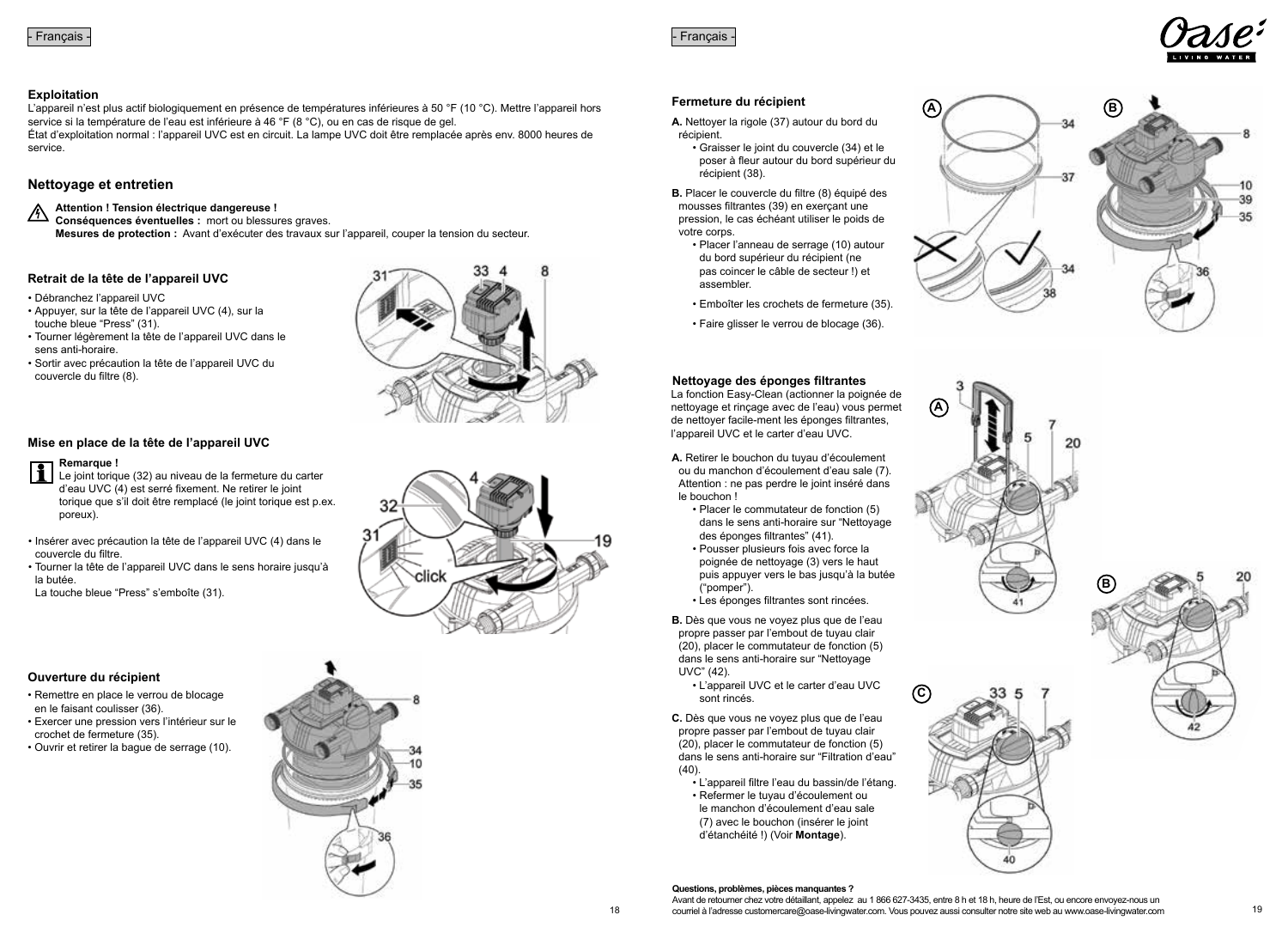

### **Nettoyer le verre de quartz / Remplacer la lampe UVC**

### **Attention ! Rayons ultraviolets**.

**! Conséquences possibles :** risque de blessures aux yeux ou à la peau par brûlure. **Mesures de protection :**

- Ne jamais faire fonctionner la lampe UVC en dehors du boîtier.
- Ne jamais faire fonctionner la lampe UVC dans un boîtier défectueux.

### **Danger : rayonnement ultraviolet.**

**!** Ne jamais exposer les yeux au rayonnement de la lampe. Toujours couper l'alimentation électrique avant l'entretien ou le remplacement de la lampe. Remplacer la lampe uniquement par une lampe d'une puissance de 9 Watts.

**Avertissement :** pour réduire le risque de décharge électrique - raccorder uniquement à un circuit électrique protégé par un disjoncteur à courant de défaut. (disjoncteur FI)

**Pour usage domestique, à l'intérieur et à l'extérieur.**

### **Attention ! Verre fragile.**

**Conséquences possibles :** Blessure aux mains par coupure. **Mesures de protection :** manipuler le verre de quartz et la lampe UVC avec précaution.

- Mettre la pompe de filtration hors circuit etdébranchez l'appareil UVC
- Retirer la tête de l'appareil UVC (Voir **Nettoyage et entretien\Retirer/insérer la tête de l'appareil UVC)**.
- Contrôler la présence éventuelle de dommages sur le tube en verre à quartz et sur le joint torique, le cas échéant les remplacer.
- Nettoyer l'extérieur du tube en verre à quartz avec un chiffon humide.
- Insérer la tête de l'appareil UVC (Voi**r Nettoyage et entretien\Retirer/insérer la tête de l'appareil UVC)**.
- Mettre la pompe de filtration en circuit.
- Mettre l'appareil UVC en circuit.

### **Attention ! Tension électrique dangereuse !**

**Conséquences éventuelles :** mort ou blessures graves.

**Mesures de protection :** Avant d'exécuter des travaux sur l'appareil, couper la tension du secteur.

15

### **Nettoyage de l'appareil et lavage ou remplacement des éponges filtrantes**

- Mettre la pompe de filtration hors circuit.
- **A.** Retirer tous les tuyaux, les raccords de tuyau.
- Retirer la tête de l'appareil UVC (Voir **Nettoyage et entretien\Retirer/insérer la tête de l'appareil UVC**).
- Ouvrir le récipient (Voir **Nettoyage et entretien\ ouverture du récipient**).

### **Démontage des éponges filtrantes**

- Contrôler les éponges filtrantes et les laver ou les remplacer.
- **B.** Retirer le disque du filtre (15) après avoir desserré et retiré les deux vis (43).
- **C.** Soulever le couvercle avec les éponges filtrantes (39).
	- Le déposer sur une surface souple et propre en tournant les éponges filtrantes avec le disque de fixation (15) vers le haut.



### **Nettoyage des pièces**

### (Référence **Structure de l'appareil)**

• Nettoyer, à l'aide d'un jet d'eau puissant et dans toutes les directions, le récipient, l'anneau de serrage, le couvercle (retirer la tête de l'appareil UVC !) ainsi que le carter d'eau UVC et le tube grillagé.

• Le cas échéant, laver les éponges une à une en les serrant sous l'eau courante.

### **Montage des éponges filtrantes :**

**A.** Faire glisser en alternance tout d'abord l'éponge filtrante bleue (14), puis l'éponge filtrante rouge (13) sur les tiges de nettoyage (16) de manière à ce que les tiges de nettoyage se trouvent dans les deux ouvertures.

- Sur la dernière éponge filtrante, placer le disque de fixation (15) avec le rebord (44) tourné vers les éponges.
- **B.** Fixer le disque de fixation avec les deux vis (43) sur les tiges de nettoyage.
- Rétablir tous les raccordements (Voir **Montage**).





### **Remplacement de la lampe UVC**

### **Attention ! Rayons ultraviolets. !**

**Conséquences possibles :** risque de blessures aux yeux ou à la peau par brûlure **Mesures de protection :**

- Ne jamais faire fonctionner la lampe UVC en dehors du boîtier.
- Ne jamais faire fonctionner la lampe UVC dans un boîtier défectueux.

### **Danger : rayonnement ultraviolet. !**

Ne jamais exposer les yeux au rayonnement de la lampe.

Toujours couper l'alimentation électrique avant l'entretien ou le remplacement de la lampe.

**Avertissement :** pour réduire le risque de décharge électrique - raccorder uniquement à un circuit électrique protégé par un disjoncteur à courant de défaut. (disjoncteur FI)

### **Attention ! Verre fragile.**



**Conséquences possibles :** Blessure aux mains par coupure. **Mesures de protection :** manipuler le verre de quartz et la lampe UVC avec précaution.

### **Remarque !**

• De l'eau de condensation peut apparaître dans le tube de verre à quartz. Cette eau de condensation est inévitable et n'a aucune influence sur le fonctionnement, ni sur la sécurité.

- Le tube de verre à quartz peut être égratigné ou devenir opaque avec le temps. Dans ce cas, la lampe UVC n'est plus en mesure de garantir un nettoyage suffisant. Le tube de verre à quartz doit être remplacé.
- La lampe UVC doit être remplacée après env. 8000 heures de service. N'employer que des lampes UVC dont la désignation et la puissance correspondent aux indications fournies sur la plaque signalétique.

### **Questions, problèmes, pièces manquantes ?**

Avant de retourner chez votre détaillant, appelez au 1 866 627-3435, entre 8 h et 18 h, heure de l'Est, ou encore envoyez-nous un 20 courriel à l'adresse customercare@oase-livingwater.com. Vous pouvez aussi consulter notre site web au www.oase-livingwater.com 21

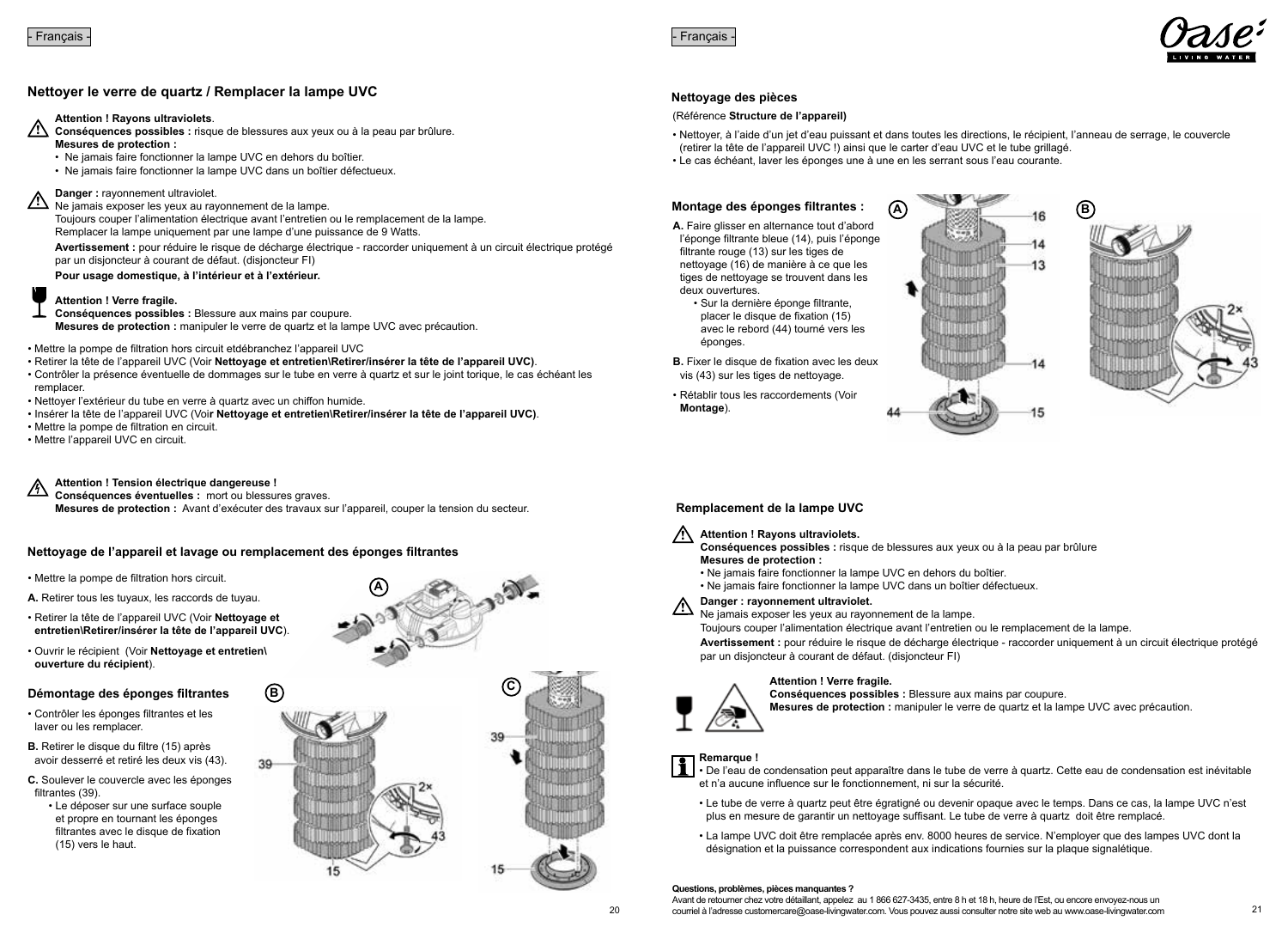

### **Remplacement de la lampe UVC**

• Retirer la tête de l'appareil UVC (Voir **Retirer/insérer la tête de l'appareil UVC).** 

**A.** Nettoyer l'extérieur du tube en verre à quartz (19) avec un chiffon humide.

- Desserrer la vis de fixation (46) au niveau de l'anneau de maintien (45) et dévisser l'anneau de maintien.
- Retirer le tube en verre à quartz avec ioint torique (47).

**B.** Sortir la lampe UVC (49) du culot de la lampe

• Retirer les sécurités de transport (48 et 50) de la lampe UVC et les faire glisser sur la nouvelle lampe UVC.

• Insérer la nouvelle lampe UVC.

**C.** Remettre le tube en verre à quartz (19) sur la lampe UVC (49).

- Refaire glisser le joint torique (47) et l'anneau de maintien (45) sur le tube en verre à quartz.
- **D.** Tourner l'anneau de maintien jusqu'à la butée (50). • Serrer la vis de fixation (46) pour l'anneau de maintien.
- Ré-inserer la tête de l'appareil UVC (Voir **Retirer/ insérer la tête de l'appareil UVC).**
- Mettre la pompe de bassin en circuit.

• Brancher la prise de secteur de l'appareil UVC.

### **Mise hors service/stockage/entreposage pour l'hiver**

- Débranchez le cordon d'alimentation de l'unité UVC.
- Débranchez les tuyaux des raccords d'entrée et de sortie
- Vider / vider le récipient en inclinant l'unité sur le côté pour permettre à l'eau de s'écouler hors des zones de raccordement des entrées et des sorties.
- Si le filtre de dérivation est en dérivation, connecter les tuyaux d'entrée et de sortie ensemble pour continuer à faire fonctionner la pompe dans le bassin.

### **Pièces d'usure**

La lampe UVC, le verre à quartz et les mousses de filtration sont des pièces d'usure et ne sont pas couvertes par la garantie.

### **Élimination : Appareil de clarification UVC et Lampe UVC**



Ne pas jeter cet appareil avec les déchets domestiques ! Désactiver préalablement l'appareil en coupant les câbles. On peut obtenir plus d'informations sur le recyclage de ce produit auprès des autorités municipales.

### **Élimination : Emballage, Éponges filtrantes, joints usés et Récipient pour filtre**

Vous pouvez éliminer ces composants avec les ordures ménagères. On peut obtenir plus d'informations sur le recyclage de ce produit auprès des autorités municipales.







### **Dépannage**

| Problème                            | Cause                                                        | Solution                                                            |  |
|-------------------------------------|--------------------------------------------------------------|---------------------------------------------------------------------|--|
| Aucun débit                         | La pompe n'est pas en circuit.                               | Mettre la pompe de filtration en circuit                            |  |
| d'eau au travers<br>du manchon de   | Conduites d'amenée bouchées                                  | Contrôler les conduites d'amenée                                    |  |
| reflux                              | Le sélecteur de fonction est sur "Filtration d'eau"          | Positionner le sélecteur de fonction sur<br>"Filtration d'eau"      |  |
| Le témoin de la<br>lampe UVC ne     | Le raccordement est défectueux ou n'a pas été<br>effectué    | Contrôler le raccordement (prise de<br>secteur, fusible de secteur) |  |
| s'allume pas.                       | La lampe UVC est défectueuse                                 | Remplacer la lampe UVC                                              |  |
|                                     | Le tube en verre à quartz n'est pas installé                 | Monter le tube en verre à quartz                                    |  |
| Puissance de<br>filtration insatis- | Le sélecteur de fonction est sur "Filtration d'eau"          | Positionner le sélecteur de fonction sur<br>"Filtration d'eau"      |  |
| faisante                            | L'appareil est en circuit pendant une période trop<br>courte | Attendre encore quelques jours/semaines                             |  |
|                                     | L'eau est extrêmement sale                                   | Attendre encore quelques jours/semaines                             |  |
|                                     | La quantité de poissons et d'animaux est trop élevée         | Respecter les valeurs de référence                                  |  |
|                                     | Les éponges filtrantes sont encrassées                       | Nettoyer les éponges filtrantes                                     |  |
|                                     | Tube en verre à quartz encrassé                              | Nettoyer le tube en verre à quartz                                  |  |
|                                     | Lampe UVC en exploitation pendant plus de 8000<br>heures     | Remplacer la lampe UVC                                              |  |

### **Pièces de rechange**

L'appareil continue de fonctionner de manière fiable et sécurisée avec des pièces originales d'OASE. Vous trouverez nos pièces de rechange et leurs schémas sur notre site internet www.oase-livingwater.com

**Questions, problèmes, pièces manquantes ?**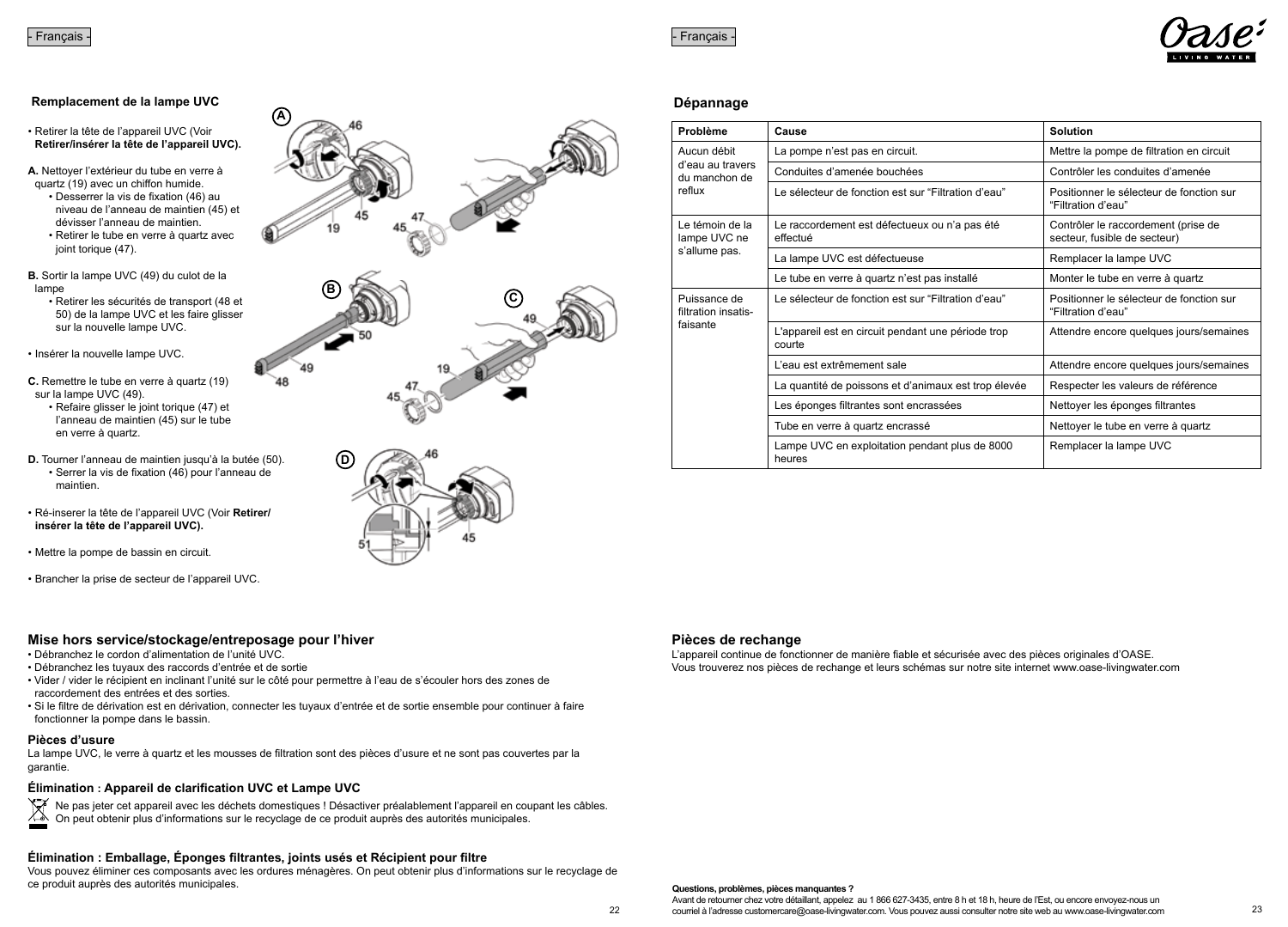



### **Estructura del equipo**

| Parte          | Descripción                                                                    |                                                                                                                                                                                                     |  |  |  |  |  |
|----------------|--------------------------------------------------------------------------------|-----------------------------------------------------------------------------------------------------------------------------------------------------------------------------------------------------|--|--|--|--|--|
| 1              | Racor de retorno del agua, para el retorno del agua de estangue purificada     |                                                                                                                                                                                                     |  |  |  |  |  |
| 2              | Œ<br>Racor de entrada de agua, para la entrada del agua de estanque sucia      |                                                                                                                                                                                                     |  |  |  |  |  |
| 3              |                                                                                | Empuñadura de limpieza, tirando hacia arriba se comprimen las esponjas de filtrado                                                                                                                  |  |  |  |  |  |
| 4              |                                                                                | Cabeza del equipo UVC con controlador de temperatura, soporte y mirilla para la lámpara UVC. Desconexión<br>automática de la lámpara UVC si está muy caliente, reconexión después del enfriamiento. |  |  |  |  |  |
|                |                                                                                | Conmutador de función para conmutar la circulación de agua. Girar en sentido antihorario Hay 3 posiciones.                                                                                          |  |  |  |  |  |
|                |                                                                                | I: Filtrar agua y UV                                                                                                                                                                                |  |  |  |  |  |
| 5              |                                                                                | II: Limpiar las esponjas ("Tecnología Easy-Clean")                                                                                                                                                  |  |  |  |  |  |
|                |                                                                                | III: Enjuagar el equipo UVC y la carcasa de agua UVC                                                                                                                                                |  |  |  |  |  |
| 6              |                                                                                | Bypass, optimiza el efecto de la radiación UVC con una circulación alta                                                                                                                             |  |  |  |  |  |
| $\overline{7}$ | <u>W</u>                                                                       | Racor da salida de agua sucia, para la salida del agua sucia                                                                                                                                        |  |  |  |  |  |
| 8              | Tapa de filtro                                                                 |                                                                                                                                                                                                     |  |  |  |  |  |
| 9              | Tapa de cierre con junta plana negra insertada                                 |                                                                                                                                                                                                     |  |  |  |  |  |
| 10             | Anillo de sujeción, une la tapa de filtro y el recipiente                      |                                                                                                                                                                                                     |  |  |  |  |  |
| 11             | Escalón, para marcar la profundidad de montaje máxima                          |                                                                                                                                                                                                     |  |  |  |  |  |
| 12             |                                                                                | Recipiente, está bajo presión (máx. 2.9 psi / 0,2 bar)                                                                                                                                              |  |  |  |  |  |
| 13             |                                                                                | Esponja de filtrado fina para nitrificación y desnitrificación                                                                                                                                      |  |  |  |  |  |
| 14             |                                                                                | Esponja de filtrado gruesa para la nitrificación                                                                                                                                                    |  |  |  |  |  |
| 15             | Disco de fijación, mantiene las esponjas de filtrado en las barras de limpieza |                                                                                                                                                                                                     |  |  |  |  |  |
| 16             | Barra de limpieza, une la empuñadura de limpieza y el disco de filtrado        |                                                                                                                                                                                                     |  |  |  |  |  |
| 17             | Tubo de rejilla, separa las esponjas de filtrado de la carcasa de agua UVC     |                                                                                                                                                                                                     |  |  |  |  |  |
| 18             | Carcasa de agua UVC, guía el agua al equipo UVC                                |                                                                                                                                                                                                     |  |  |  |  |  |
| 19             | Tubo de cuarzo fundido con lámpara UVC                                         |                                                                                                                                                                                                     |  |  |  |  |  |
| 20             | 50 mm conector de manguera transparente                                        |                                                                                                                                                                                                     |  |  |  |  |  |
| 21             | 38 mm conector de manguera transparente                                        |                                                                                                                                                                                                     |  |  |  |  |  |
| 22             | 50 mm conector de manguera negra                                               |                                                                                                                                                                                                     |  |  |  |  |  |
| 23             | 50 mm conector de manguera negra                                               |                                                                                                                                                                                                     |  |  |  |  |  |
| 24             | 38 mm conector de manguera negra                                               |                                                                                                                                                                                                     |  |  |  |  |  |
| 25             | 38 mm conector de manguera con rosca de 50 mm                                  |                                                                                                                                                                                                     |  |  |  |  |  |
| 26<br>27       | tuerca racor                                                                   |                                                                                                                                                                                                     |  |  |  |  |  |
| 28             | junta plana                                                                    |                                                                                                                                                                                                     |  |  |  |  |  |
| 29             | medidor de paso                                                                |                                                                                                                                                                                                     |  |  |  |  |  |
|                | Abrazadera de manguera                                                         |                                                                                                                                                                                                     |  |  |  |  |  |

### **RECORDATORIO** LLAME AL 1-866-627-3435

ANTES DE REGRESAR A LA TIENDA.

### **Información sobre estas instrucciones de operación**

Bienvenido a Agua Viva de OASE. Hizo una excelente decisión al comprar este producto de **FiltoClear 3000 / 4000 / 8000.** Antes de poner la unidad en operación, por favor lea las instrucciones de uso cuidadosamente y completamente para conocer la unidad. Asegúrese que cualquier trabajo en y con esta unidad esté en concordancia con estas instrucciones. Por favor, sigue estrictamente las instrucciones incluidas para lograr manejo seguro y adecuado del producto. Mantenga estas instrucciones en un lugar seguro. Por favor, incluye las instrucciones al pasar la unidad a un dueño nuevo.

# **SÍMBOLOS DE ADVERTENCIA Y PRECAUCIÓN**

### **Símbolos utilizados en estas instrucciones**

Los símbolos usados en este manual de operación tienen los siguientes significados:

- Riesgo de lesión en personas a razón de voltaje eléctrico peligroso.
- Este símbolo indica un peligro inminente, el cual puede llevar a la muerte o lesiones graves en caso de no tomar las medidas apropiadas.

Riesgo de lesión personal causado por una fuente general de peligro.

Este símbolo indica un peligro inminente, el cual puede llevar a la muerte o lesiones graves en caso de no tomar las medidas apropiadas. **!**

Riesgo de lesiones debido a la rotura de cristales.

Este símbolo indica peligro, lo cual puede conducir a graves lesiones si no se toman las medidas oportunas.



Información importante para garantizar operación sin problemas.

### **Uso conforme a lo prescrito**

FiltoClear 3000 / 4000 / 8000, en lo sucesivo, "el equipo", solo puede utilizarse de la siguiente manera:

- Para la limpieza mecánica y biológica de estanques de jardín
- Operación observando los datos técnicos.

La lámpara UVC montada en el unidad sirve para matar las algas y bacterias en el agua de estanque. Su radiación es peligrosa para los ojos y la piel, también en pequeñas dosificaciones. La lámpara UVC nunca se debe emplear en una carcasa defectuosa o fuera de su carcasa o para otros fines.

Para el equipo son válidas las siguientes limitaciones:

- Está prohibido filtrar otros líquidos distintos del agua.
- No opere nunca sin circulación de agua.
- No emplee el equipo para fines industriales.

• No emplee el equipo en combinación con productos químicos, alimentos y sustancias fácilmente inflamables o explosivas.

**¡Importante**! Por ninguna razón se debe rebosar el filtro. Existe peligro de que se vacíe el estanque. **!**

### **Uso no conforme a lo prescrito**

Si no se cumplen las indicaciones contenidas en estas instrucciones de uso expira todo tipo de garantía y responsabilidad y se pueden producir peligros para las personas.

**¿Preguntas, problemas, partes faltantes?** 

Antes de regresar con su vendedor, llame al 1-866-627-3435 de 8 am a 6 pm, hora del este, de lunes a viernes, o envíenos 24 un correo electrónico a customercare@oase-livingwater.com. O visite nuestra página web www.oase-livingwater.com 25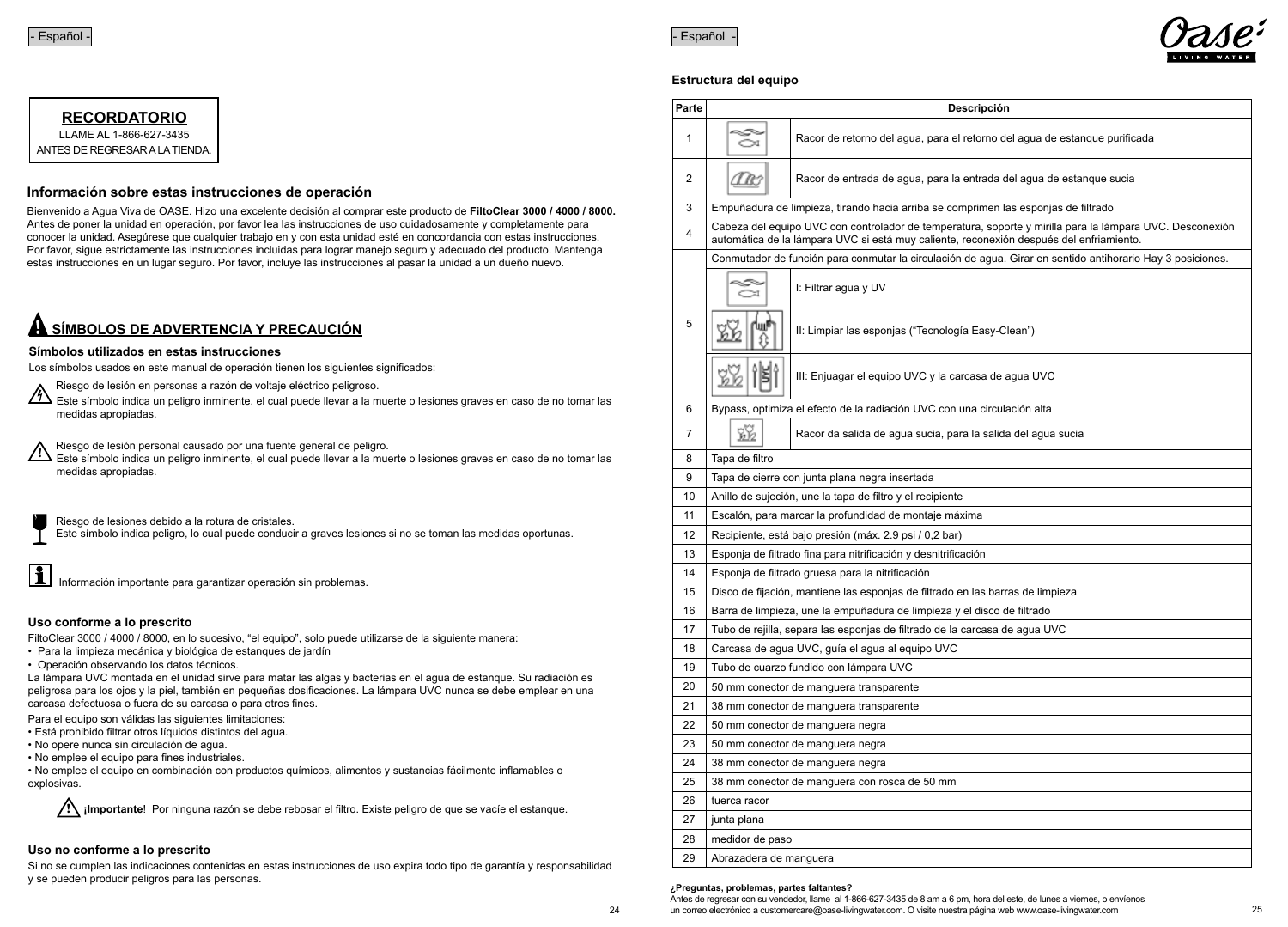**Estructura del equipo**



### **Descripción del funcionamiento**

Fase de limpieza "Filtrar": El agua fluye por las esponjas de filtrado. Las esponjas de filtrado retienen la suciedad mecánica. Las partículas en suspensión y el cieno activado bajan al fondo del recipiente. Bacterias útiles habitan en las esponjas de filtrado y limpian el agua de forma biológica. Su actividad empieza a partir de una temperatura del agua de 50  $\degree$ F (+ 10  $\degree$ C).

- Español - - Español -



### **Descripción del funcionamiento**

Una bomba de filtro presiona el agua en un recipiente hermético en el cual pasa por diferentes fases de limpieza y retorna después al estanque. El agua sucia que surge durante la limpieza del equipo se puede utilizar para fertilizar el jardín.



| Esponias de filtrado gruesas (azul)      | Esponjas de filtrado finas (rojo)                     |  |  |
|------------------------------------------|-------------------------------------------------------|--|--|
| alta velocidad de circulación            | más baja velocidad de circulación                     |  |  |
| Bacterias para la nitrificación          | Bacterias para la nitrificación y la desnitrificación |  |  |
| Conversión de amonio ->nitrito ->nitrato | Conversión de nitrato ->nitrógeno                     |  |  |

Fase de limpieza "Radiar": El agua se somete a la luz ultravioleta de una lámpara UVC. Las algas en suspensión se destruyen y los agentes patógenos se eliminan.

Bypass: Un bypass garantiza que la radiación influya sólo en una parte del agua que retorna (aprox. 25 %) para lograr una duración de la radiación suficiente también con una alta circulación.

Activador de filtrado: El equipo alcanza su pleno efecto limpiador biológico sólo después de algunas semanas. La adición de bacterias activadoras de filtrado acelera considerablemente la colonización de las esponjas de filtrado por bacterias de filtrado (no incluido).

OASE recomienda:

 $-$  como valor orientativo para los peces en el estanque: longitud de todos los peces en 1 m<sup>3</sup> de agua de estanque máx. aprox. 60 cm.

- como bomba de estanque para FiltoClear 3000: bomba max. 8000 l/h
- como bomba de estanque para FiltoClear 4000: bomba max. 10000 l/h
- como bomba de estanque para FiltoClear 8000: bomba max. 16000 l/h

### **Símbolos en el equipo**

Los símbolos de aviso en el equipo tienen el siguiente significado:



**Peligro de daños de personas si el equipo no se usa conforme a lo prescrito** 

El uso incorrecto del equipo puede provocar daños de personas o daños materiales. Es imprescindible leer las instrucciones de uso antes de utilizar el equipo.



**Peligro de daños de personas por una fuente de peligro general**

Radiación UVC peligrosa. Peligro para los ojos y la piel por deslumbrado. Operar la lámpara UVC sólo en la carcasa.

Los símbolos de uso en el equipo tienen el siguiente significado:

**IP 24** Protegido contra el contacto con las partes peligrosas. Protegido contra chorros de agua.

- 燚 Proteger contra la radiación solar directa.
- 渋 Desinstalar en caso de heladas.

### **¿Preguntas, problemas, partes faltantes?**

Antes de regresar con su vendedor, llame al 1-866-627-3435 de 8 am a 6 pm, hora del este, de lunes a viernes, o envíenos 26 un correo electrónico a customercare@oase-livingwater.com. O visite nuestra página web www.oase-livingwater.com 27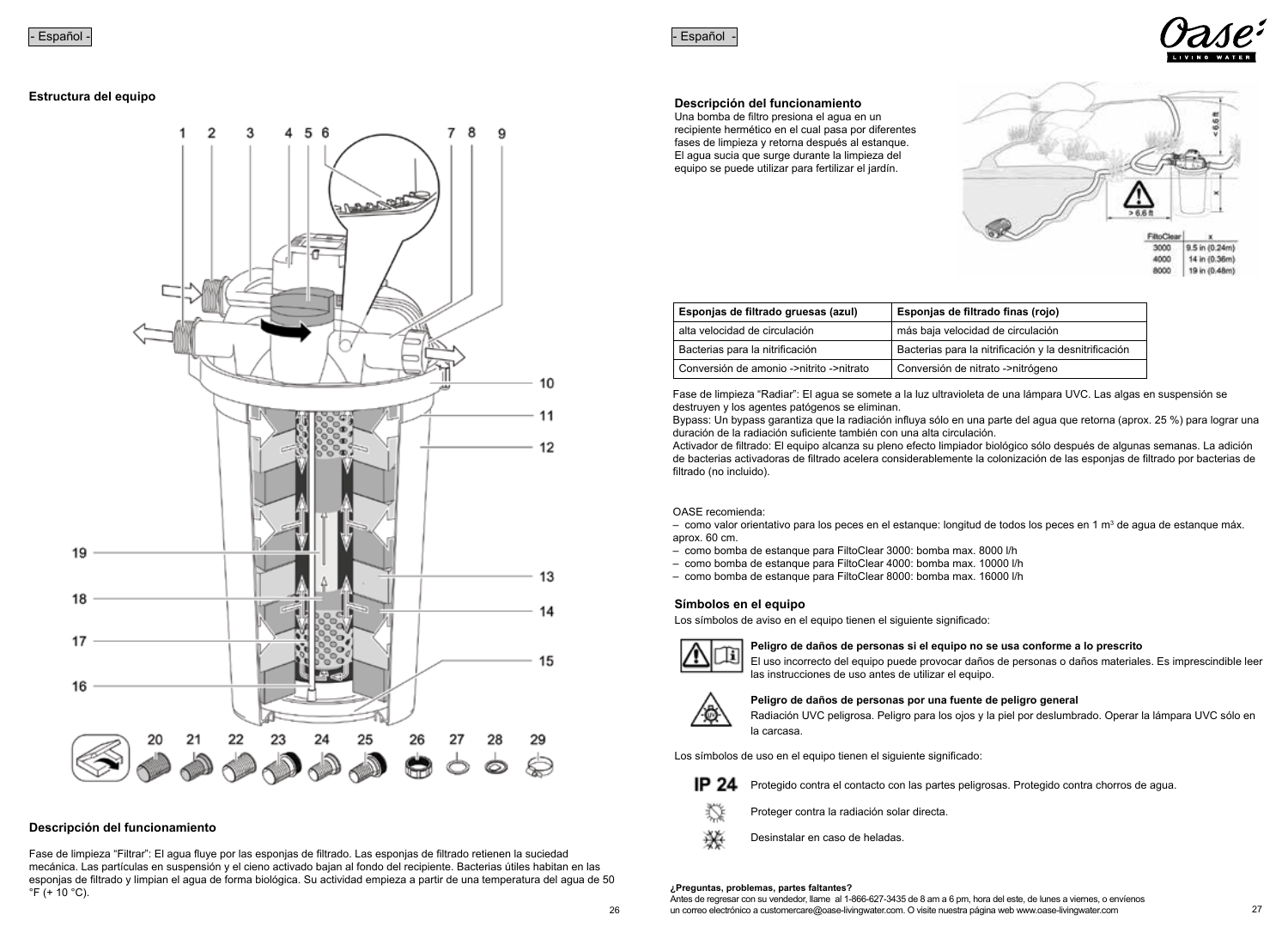

### **Emplazamiento**

- Distancia del equipo al agua: mín. 2 m (distancia de seguridad).
- No exponga el equipo a la radiación solar directa.
- Punto de retorno del agua. OASE recomienda: Tienda la manguera de retorno de forma que el agua purificada retorne
- indirectamente al estanque, por ejemplo a través de un riachuelo, para que aumente el contenido de oxígeno. • Diferencia de altura entre la tapa de filtro y el punto de retorno del agua: máx. 2 m

### **Posibilidad de emplazamiento 1: Enterrar cerca del estanque.**

Excave un hueco cerca del estanque y hunda el equipo hasta la marca. (Ver diagrama **de descripción de funciones**)

### **Posibilidad de emplazamiento 2: Emplazar cerca del estanque.**

Place the unit close to the pond where it is flood protected (e.g. hidden behind shrubs). The ground must be firm and level.

### **Conexión de una bomba de filtro**

Para la operación del filtro de presión se requiere una bomba de filtro. La conexión a la bomba sólo es posible a través de mangueras de presión que están autorizadas como mínimo para 2.9 psi (0.2 bar) o la presión máxima de la bomba. Al equipo se pueden conectar mangueras con un diámetro interior de 38 mm o 50 mm.

### **Montaje**

Al equipo se pueden conectar mangueras de 38 mm o de 50 mm". El suministro incluye las correspondientes boquillas de mangueras. Recomendación: Utilice mangueras de 2" para transportar el agua por la tuberías con una pérdida de presión mínima. En caso que emplee un activador de filtrado llene el recipiente con este agente antes de ejecutar los siguientes pasos de montaje (Ver **puesta en marcha**).

### **Montaje de la unidad de entrada del agua**

- Ponga la tuerca racor (26) en la boquilla de manguera negra (22).
- Coloque la junta plana (27) en la tuerca racor (26).
- Fije la boquilla de manguera con la tuerca racor en el racor de entrada de agua (2).
- Coloque la abrazadera de manguera (29) en la manguera (30).
- Coloque la manguera en la boquilla de manguera (hasta el tope) y asegúrela con la abrazadera.

### **Montaje de la unidad de retorno del agua**

- Coloque la tuerca racor (26) en la boquilla de manguera transparente (20).
- Coloque el medidor de paso (28) en la tuerca racor.
- Fije la boquilla de manguera con la tuerca racor en el racor de retorno de agua (1).
- Coloque la abrazadera de manguera (29) en la manguera (30).
- Coloque la manguera en la boquilla de manguera y asegúrela con la abrazadera. Deje el último segmento libre como mirilla para la circulación y la suciedad







### **Montaje de la unidad de salida de agua sucia**

El agua sucia que surge durante la limpieza del equipo se puede utilizar para fertilizar. Recomendación: Conecte una manguera de salida apropiada (no incluida en el suministro) y tiéndala hasta un punto adecuado (p. ej. un arriate). Proceda de la forma siguiente:

- Desenrosque la tapa de cierre (9) del racor de salida de agua sucia (7).
- Coloque la tuerca racor (26) en la boquilla de manguera transparente (20).
- Coloque el medidor de paso (28) en la tuerca racor.
- Fije la boquilla de manguera con la tuerca racor en el racor.
- Coloque la abrazadera de manguera (29) en la manguera (30).
- Coloque la manguera en la boquilla de manguera y asegúrela con la abrazadera. Deje el último segmento libre como mirilla para la circulación y la suciedad

### **Cierre de la unidad de salida de agua sucia**



Durante el filtrado el racor de agua sucia (7) o una manguera (30) conectada en este racor siempre tiene que estar cerrada con una tapa de cierre (9) con junta plana insertada. Esto evita una vaciado no intencionado del estanque.

- Coloque la abrazadera de manguera (29) en la manguera (30).
- Ponga la boquilla de manguera (23) en la manguera y asegúrela con la abrazadera.
- Cierre la boquilla de manguera con la tapa de cierre y la junta plana insertada (9).

### **Puesta en marcha**

**¡Atención! Componentes eléctricos sensibles Posible consecuencia:** Destrucción del equipo.

**Medida de protección:** No conecte el equipo a una alimentación de corriente con regulación de voltaje.

- Monte las conexiones (Ver **Montaje**).
- Controle el asiento fijo de las mangueras, la tapa de cierre para la salida del agua sucia, el anillo de sujeción con el pasador de seguridad.
- Ponga el conmutador de función a "Filtrar agua" (40) si fuera necesario.
- Conecte la bomba de estanque..
- Conecte el equipo UVC sólo cuando haya circulación de agua. Espere 24 horas si fuera necesario. Enchufe la clavija de red en el tomacorriente. El equipo UVC se conecta inmediatamente cuando se ilumina el LED azul (33).



### **¿Preguntas, problemas, partes faltantes?**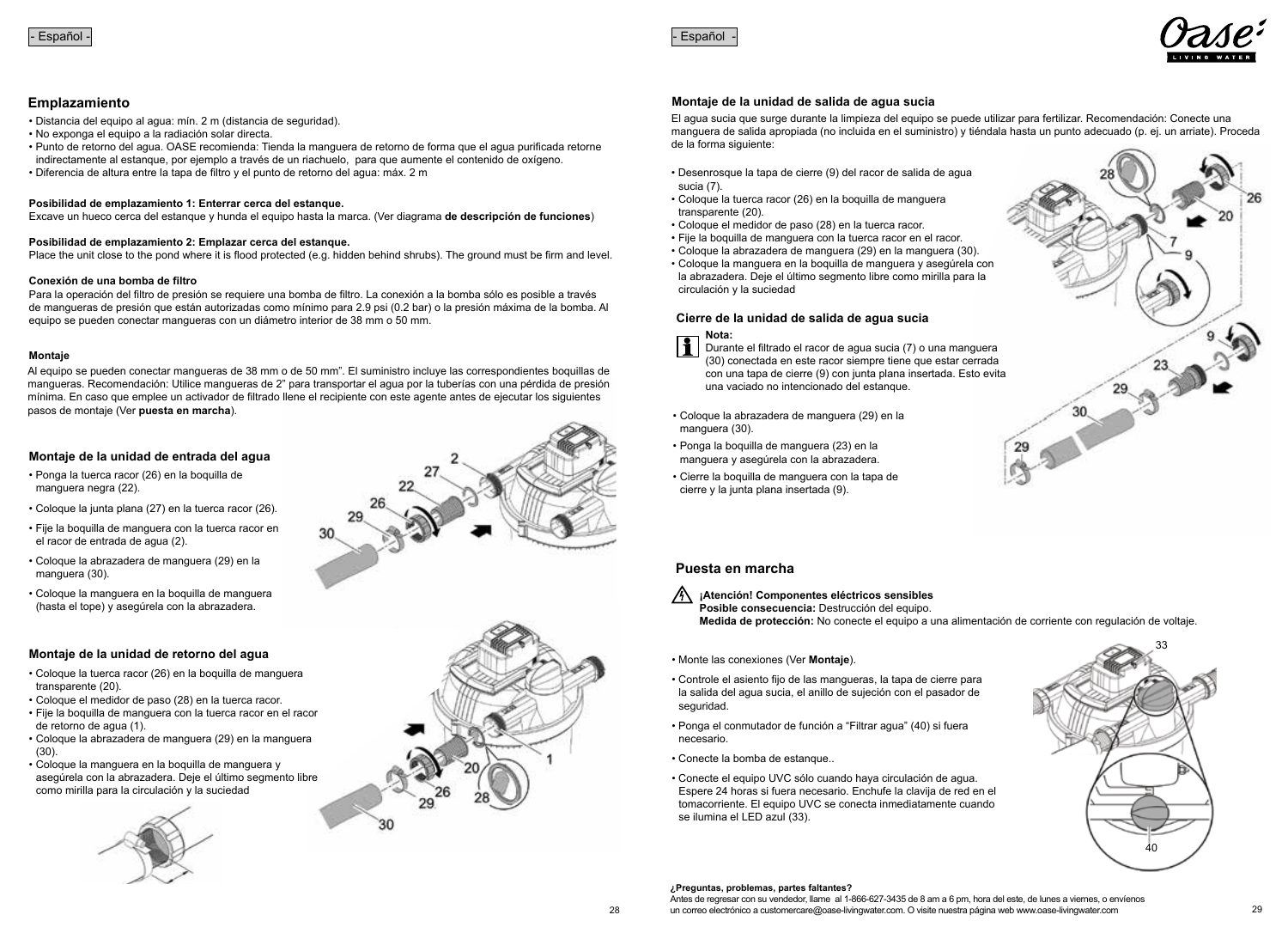

### **Funcionamiento**

El equipo no tiene ninguna función biológica a temperaturas del agua por debajo de 50 °F (10 °C). El equipo se tiene que poner fuera de servicio si la temperatura del agua baja por debajo de 46 °F (8 °C) o a más tardar cuando se espe-ren heladas. Estado de servicio normal: El equipo UVC está conectado. La lámpara UV-C se tiene que sustituir después de unas 8.000 horas de servicio.

### **Limpieza y mantenimiento**

### **¡Atención! Tensión eléctrica peligrosa.**

**Posibles consecuencias:** La muerte o lesiones graves. **Medidas de protección:** Antes de realizar trabajos en el equipo desconecte la tensión de alimentación.

### **Desmontaje de la cabeza del equipo UVC**

- Desenchufe la unidad UVC
- Pulse la tecla azul "Press" (31) en la cabeza del equipo UVC (4).
- Gire la cabeza del equipo UVC ligeramente en sentido antihorario.
- Saque la cabeza del equipo UVC
- cuidadosamente de la tapa del filtro (8).



### **Colocación de la lámpara UVC**



- La junta tórica (36) en el cierre de la carcasa de agua UVC (4) está sujetada de forma fija. Quite la junta tórica sólo en caso que se tenga que sustituir (p. ej. si está porosa).
- Coloque la cabeza del equipo UVC (4) cuidadosamente en la tapa del filtro.
- Gire la cabeza del equipo UVC en el sentido horario hasta el tope. La tecla azul "Press" se enclava (31).

### **Abertura del recipiente**

- Desplace el pasador de seguridad hacia atrás (36).
- Presione el gancho de cierre (35) hacia adentro. • Abra y saque el anillo de sujeción
- (10)



### **Cierre del recipiente**

- **A.** Limpie la canaleta (37) alrededor del
	- Engrase la junta de la tapa (34) y colóquela a ras con el borde superior del recipiente (38).

**B.** Presione la tapa del filtro (8) con el paquete de esponjas de filtrado (39) en el recipiente, si fuera necesario ejerciendo<br>presión con el peso de su cuerpo.

- Coloque el anillo de sujeción (10) alrededor del borde superior del recipiente (no bloquee el cable de red) y únalo.
- 
- Enclave el gancho de cierre (35). Introduzca el pasador de seguridad (36).

### **Limpieza de las esponjas de filtrado**

Con la función Easy-Clean (accione la empuñadura de limpieza y enjuague con agua) se limpian las esponjas de filtrado, el equipo UVC y la carcasa de agua UVC.

**A.** Quite la tapa de cierre de la manguera de salida o del racor de salida de agua sucia (7). Atención: ¡No pierda la tapa<br>insertada en la iunta!

- · Ponga el conmutador de función (5) en sentido antihorario a "Limpiar esponjas de filtrado" (41).
- Tire la empuñadura de limpieza (3) varias veces fuertemente hacia arriba y presione otra vez hacia abajo hasta el tope ("bombear").
- Las esponjas de filtrado se enjuagan.

**B.** As soon as only clean water appears in the transparent hose connector (20), turn the function switch (5) counter-clockwise to "Cleaning UVC" (42).

• The UVC unit and the UVC water housing are flushed.

**C.** Cuando en la boquilla de manguera transparente (20) sólo se vea agua limpia gire el conmutador de función (5) en sentido antihorario a "Limpiar UVC" (40).

• El equipo filtra el agua del estanque. • Cierre la manguera de salida y/o el racor de salida de agua sucia (7) con la tapa de cierre (coloque el anillo de junta) (Ver **Montaje**).







Antes de regresar con su vendedor, llame al 1-866-627-3435 de 8 am a 6 pm, hora del este, de lunes a viernes, o envíenos 30 un correo electrónico a customercare@oase-livingwater.com. O visite nuestra página web www.oase-livingwater.com 31

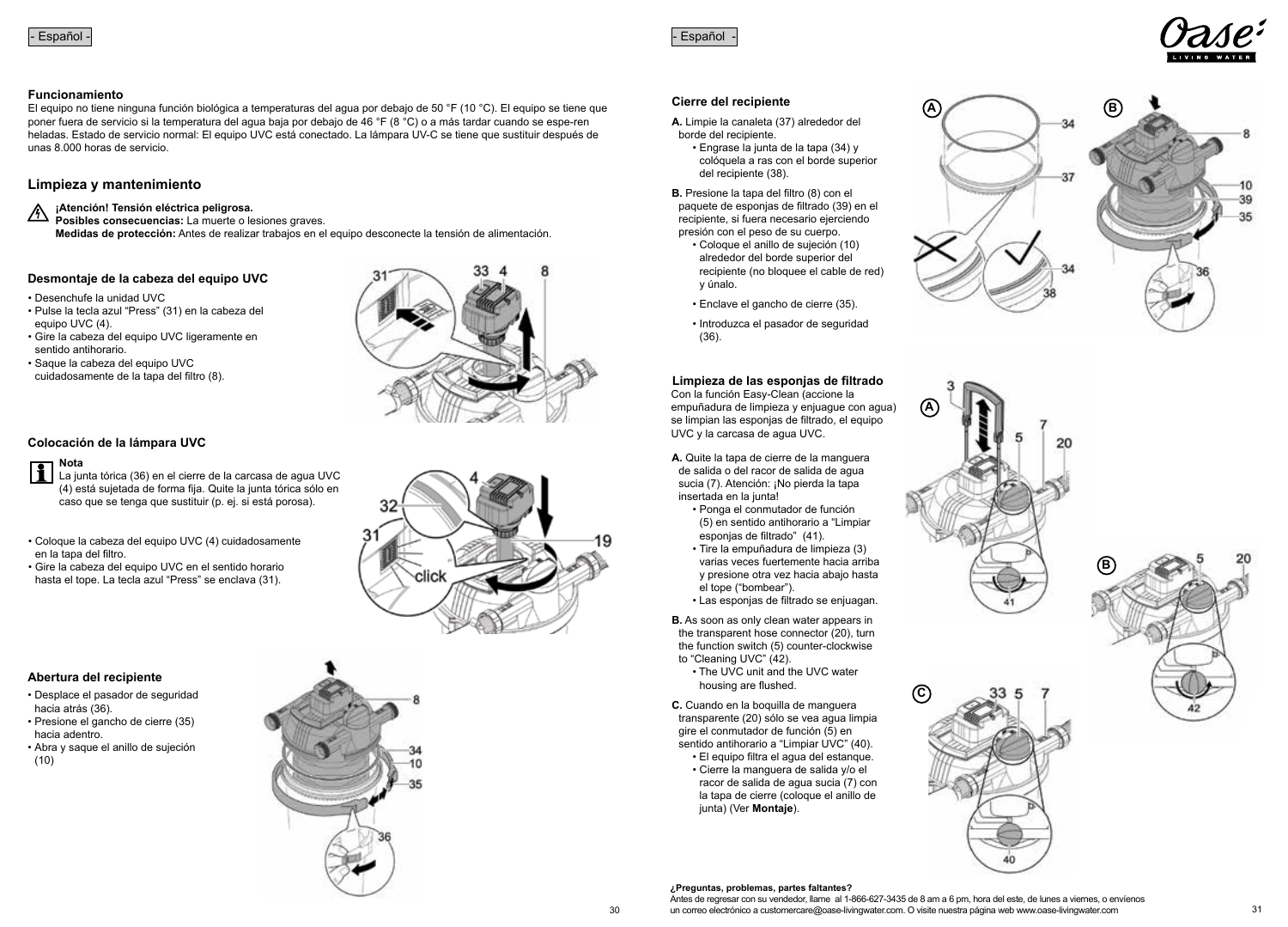### **Limpieza manual del tubo de cuarzo fundido**

### **! ¡Atención! Radiación ultravioleta.**

**Posibles consecuencias:** Lesión de los ojos o la piel por quemadura. **Medidas de protección:**

- No opere nunca la lámpara UVC fuera de la carcasa.
- No opere nunca la lámpara UVC en una carcasa defectuosa.

### **Peligro:** La radiación ultravioleta.

**!** No exponga los ojos a los rayos de luz.

Desconectar la alimentación antes de hacer mantenimiento o sustitución de lámpara. Sustituya la lámpara sólo con lámpara de 9 vatios nominal:

**PRECAUCIÓN:** Para reducir el riesgo de descarga eléctrica - sólo se conectan a un circuito que esté protegido por un interruptor de circuito de falla a tierra (GFCI)

### **¡Atención! Vidrio frágil**

**Posibles consecuencias:** Lesiones en las manos causadas por cortes **Medidas de protección:** Manipule con cuidado el vidrio de cuarzo y la lámpara UVC.

- Desconecte la bomba de filtro y desenchufe la unidad UVC.
- Saque la cabeza del equipo UVC (Ver **desmontaje/colocación de la cabeza de equipo UVC**).
- Controle si el tubo de cuarzo fundido y la junta tórica presentan daños y sustitúyalos si fuera necesario.
- Limpie el tubo de cuarzo fundido por fuera con un paño húmedo.
- Coloque la cabeza del equipo UVC (Ver **desmontaje/colocación de la cabeza de equipo UVC**).
- Conecte la bomba de filtro
- Conecte el equipo UVC.

### **¡Atención! Tensión eléctrica peligrosa.**

A **Posibles consecuencias:** La muerte o lesiones graves.

**Medidas de protección:** Antes de realizar trabajos en el equipo desconecte la tensión de alimentación.

### **Limpieza del equipo y lavado o sustitución de las esponjas de filtrado**

Las esponjas de filtrado se desgastan por la carga mecánica y el uso normal. OASE recomienda: Sustituya las esponjas de filtrado viejas cuando empieza la temporada.

 $15$ 

- Desconecte la bomba de de filtro.
- **A.** Saque todas las mangueras y uniones de mangueras.
- •Saque la cabeza del equipo UVC (Ver **desmontaje / colocación de la cabeza de equipo UVC**).
- Abra el recipiente (Ver **limpieza y mantenimiento\ abertura del recipiente**).

### **Desmontaje de las esponjas de filtrado**

- Compruebe las esponjas de filtrado, lávelas o sustitúyalas.
- **B.** Saque el disco de filtrado (15) después de soltar y quitar los dos tornillos (43).
- **C.** Quite la tapa con el paquete de esponjas de filtrado (39).
	- colóquela sobre una base suave y limpia de forma que el paquete de las esponjas de filtrado con el disco de fijación (15) esté arriba.







### **Limpieza de las piezas**

### (Refer to **Estructura del equipo)**

• Aplique un fuerte chorro de agua desde todas las direcciones al recipiente, al anillo tensor, a la tapa (saque la cabeza del equipo UVC) con la carcasa de agua UVC y al tubo de rejilla.

• Lave las esponjas de filtrado, si fuera necesario por separado, presionándolas fuertemente bajo el agua corriente.

### **Montaje de las esponjas de filtrado**

**A.** Coloque alternando primero la esponja de filtrado azul (14) y después la roja (13) sobre las barras de limpieza (16) de forma que las barras de limpieza queden en las dos ranuras. • Coloque el disco de fijación (15)

- con el cuello (44) a las espongas como terminación sobre la última esponja de filtrado.
- **B.** Fije de nuevo el disco de fijación con los dos tornillos (43) en las barras de limpieza.
- Establezca de nuevo todas las conexiones (Ver **Montaje**).





### **Sustitución de la lámpara UVC**

### **¡Atención! Radiación ultravioleta. !**

**Posibles consecuencias:** Lesión de los ojos o la piel por quemadura.

- **Medidas de protección:**
- No opere nunca la lámpara UVC fuera de la carcasa.
- No opere nunca la lámpara UVC en una carcasa defectuosa.

### **Peligro: La radiación ultravioleta**. **!**

No exponga los ojos a los rayos de luz.

Desconectar la alimentación antes de hacer mantenimiento o sustitución de lámpara

**PRECAUCIÓN:** Para reducir el riesgo de descarga eléctrica - sólo se conectan a un circuito que esté protegido por un interruptor de circuito de falla a tierra (GFCI)

### **¡Atención! Vidrio frágil.**

**Posibles consecuencias:** Lesión de corte en las manos.

**Medidas de protección:** Manipule con cuidado el vidrio de cuarzo y la lámpara UVC

### **Nota**

- En el tubo de cuarzo fundido se produce agua condensada. Esta agua condensada es inevitable y no merma el funcionamiento ni la seguridad del equipo.
- Después de cierto tiempo de uso el tubo de cuarzo fundido puede presentar arañazos o ponerse opaco. En este caso ya no cumple suficientemente la función de limpieza de la lámpara UVC. El tubo de cuarzo fundido se tiene que sustituir.
- La lámpara UVC se tiene que sustituir después de unas 8.000 horas de servicio. Sólo se deben emplear lámparas UVC cuya denominación y especificación de potencia correspondan a las especificaciones en la placa de datos técnicos.

### **¿Preguntas, problemas, partes faltantes?**

Antes de regresar con su vendedor, llame al 1-866-627-3435 de 8 am a 6 pm, hora del este, de lunes a viernes, o envíenos 32 un correo electrónico a customercare@oase-livingwater.com. O visite nuestra página web www.oase-livingwater.com 33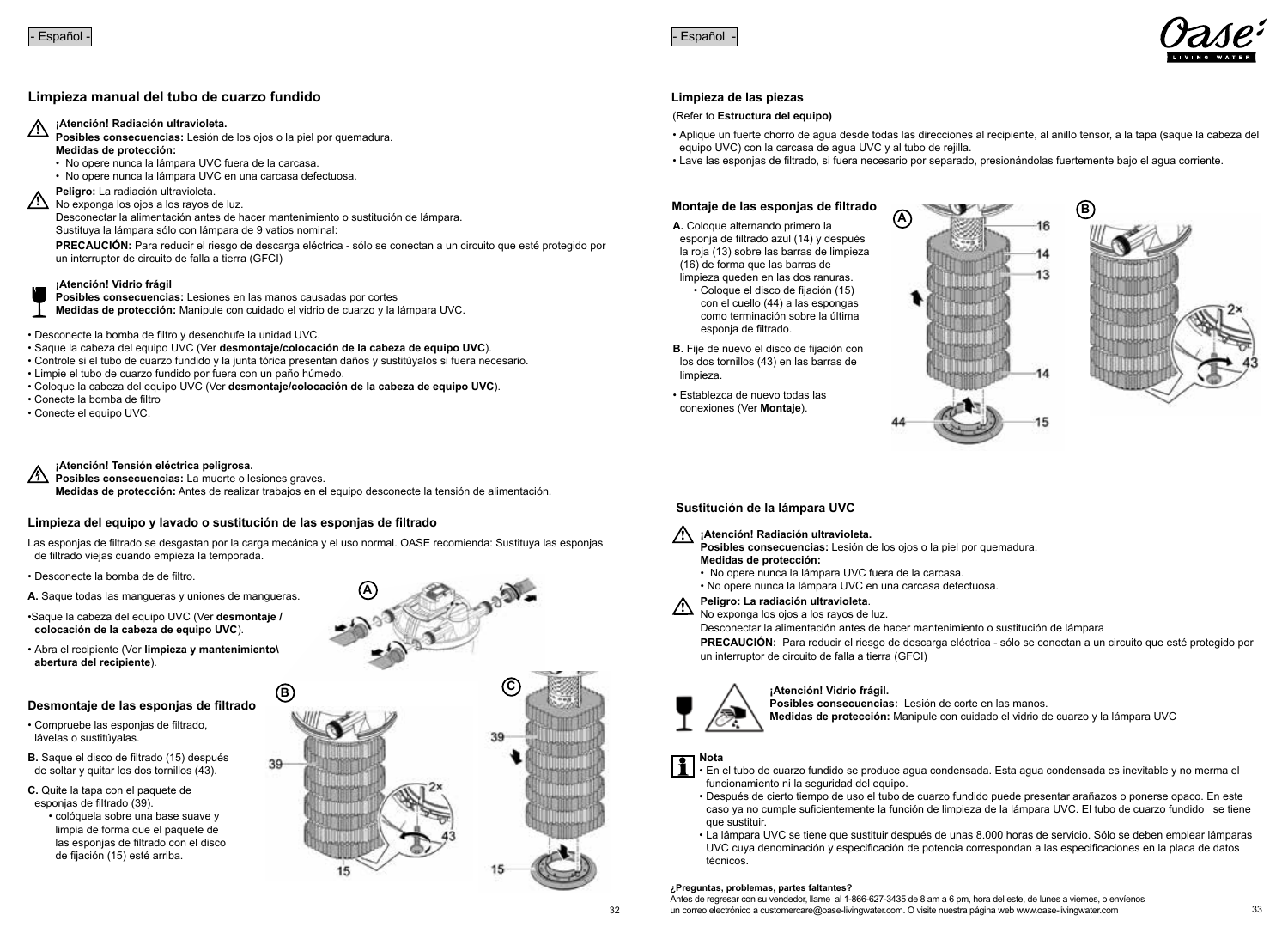No fluye agua por el racor de retorno

**Eliminación de fallos**



Ponga el conmutador de función a

### **Sustitución de la lámpara UVC**

• Saque la cabeza del equipo UVC (Ver **Desmontaje / colocación de la cabeza de equipo UVC).** 

**A.** Limpie el tubo de cuarzo fundido (19) por fuera con un paño húmedo.

• Suelte el tornillo de fijación (46) en el anillo de sujeción (45) y destornille el anillo de sujeción. • Saque el tubo de cuarzo fundido con la iunta tórica (47).

**B.** Saque la lámpara UVC (49) del zócalo de la lámpara.

• Quite los seguros de transporte (48 y 50) de la lámpara UVC y desplácelos sobre la nueva lámpara UVC.

• Coloque la nueva lámpara UVC.

**C.** Ponga el tubo de cuarzo fundido (U 19) de nuevo sobre la lámpara UVC (49).

- Ponga la junta tórica (47) y el anillo de sujeción (45) de nuevo sobre el tubo de cuarzo fundido.
- **D.** Atornille el anillo de sujeción hasta el tope (50).

• Apriete el tornillo de fijación (46) para el anillo de sujeción .

• Coloque de nuevo la cabeza del equipo UVC (Ver **Desmontaje / colocación de la cabeza de equipo UVC).**

• Conecte la bomba de estanque.

•Enchufe la clavija a la red del equipo UVC.

### **Puesta fuera de servicio / almacenamiento / conservación durante el invierno**

- Desconecte el cable de alimentación de la unidad UVC
- Desconecte las mangueras de las conexiones de entrada y salida
- Vacíe / drene el contenedor inclinando la unidad hacia un lado para permitir que el agua drene fuera del área de conexión de entrada y salida
- Si el filtro de derivación conecta las mangueras de entrada y salida para continuar funcionando la bomba en el estanque

### **Piezas de desgaste**

La lámpara UVC, el vidrio cuarzoso y los elementos de espuma filtrantes son piezas de desgaste y no entran en la prestación de garantía.

**Desecho: Equipo clarificador UVC y Lámpara UVC**<br>ነ<del>Ş</del>∕ ¡No deseche esta unidad en conjunto con la basura doméstica! Primero deshabilite la unidad al cortar los cables. Puede obtener información adicional sobre el reciclaje de este producto de su autoridad municipal local.

### **Desecho: Embalaje, Esponjas de filtrado desgastadas, juntas y Recipiente de filtro**

Puede desechar estos componentes con la basura doméstica. Puede obtener información adicional sobre el reciclaje de este producto de su autoridad municipal local.







|                                    | agua"                                                          | "Filtrar agua"                                            |  |
|------------------------------------|----------------------------------------------------------------|-----------------------------------------------------------|--|
| La indicación de<br>la lámpara UVC | Conexión defectuosa o no establecida                           | Compruebe la conexión (clavija de<br>red, fusible de red) |  |
| no se ilumina.                     | Lámpara UVC defectuosa                                         | Sustituya la lámpara UVC                                  |  |
|                                    | Tubo de cuarzo fundido no montado                              | Monte el tubo de cuarzo fundido                           |  |
| Rendimiento<br>de filtrado no      | El conmutador de función no se encuentra en "Filtrar"<br>agua" | Ponga el conmutador de función a<br>"Filtrar agua"        |  |
| satisfactorio                      | El equipo funciona desde hace poco tiempo.                     | Espere unos días/semanas                                  |  |
|                                    | El aqua está muy sucia.                                        | Espere unos días/semanas                                  |  |
|                                    | Exceso de peces y animales en el estanque                      | Cumpla el valor orientativo                               |  |
|                                    | Las esponjas de filtrado están sucias                          | Limpie las esponjas de filtrado                           |  |
|                                    | El tubo de cuarzo fundido está sucio                           | Limpie el tubo de cuarzo fundido                          |  |
|                                    | La lámpara UVC ya funciona más de 8000 horas                   | Sustituya la lámpara UVC                                  |  |

**Fallo Causa Acción correctora Acción correctora** 

El conmutador de función no se encuentra en "Filtrar

La bomba de filtro no está conectada. Conecte la bomba de filtro Líneas de alimentación obstruidas Controle las líneas de alimentación

### **Piezas de recambio**

El equipo se mantiene seguro y trabaja de forma fiable con las piezas originales de OASE. Consulte los dibujos de piezas de recambio y las piezas de recambio en nuestra página webwww.oase-livingwater.com

**¿Preguntas, problemas, partes faltantes?**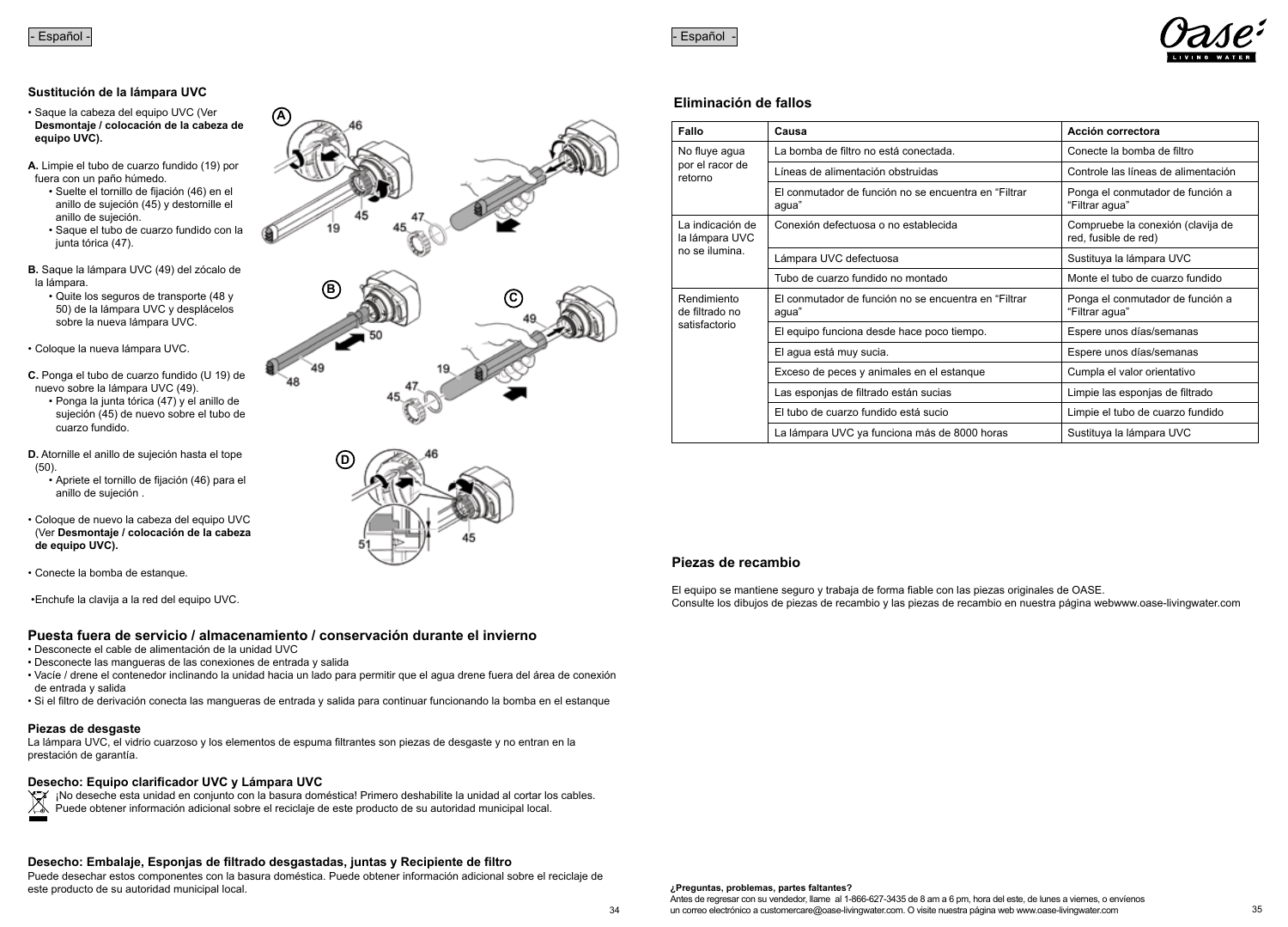| Longitud de<br>Power cord<br>du cordon<br>Longueur<br>cable<br>length<br>15 ft<br>4,6 m<br>La température<br>La temperatura<br>temperature<br>min. 46 °F<br>(+8 °C)<br>max. 95 °F<br>(+35<br>del agua<br>de l'eau<br>Water<br>Branchement pour<br>Conexiones para<br>Connections<br>$1-1/2$ " / $2$ "<br>38 / 50 mm<br>flexibles<br>tubería<br>La pression de<br>uncionamiento<br>fonctionnement<br>2.9 psi / 6.7 ft.<br>Presión de<br>Operating<br>pressure<br>of head<br>$15 \times 25 \text{ in}$<br>$380 \times 630 \text{ mm}$<br>$15 \times 20$ in<br>$380 \times 500$ mm<br>Dimensiones<br><b>Dimensions</b><br>Jimension<br>Volume max.<br>de<br>l'étang.<br>del estanque<br>max.pond<br>volumen<br>3170 gal<br>12 m <sup>3</sup><br>volume<br>máximo<br>4200 gal<br>16 m <sup>3</sup><br><b>18 W TC-</b><br>L(UVC)<br>24 W TC-<br>L(UVC)<br>lámpara<br>UVC<br>Lampe<br>UVC<br>lamp<br>Š<br>q<br>Volumen<br>de filtro<br>Volume<br>de<br>volume<br>filtration<br>3.6 gal<br>13.5 l<br>Filter<br>5<br>981<br>1891<br>Consommation<br>consumption<br>24 W / 0.3 A<br>55W/0.5A<br>18W/0.2A<br>électrique<br>Consumo<br>eléctrico<br>Power<br>nominale<br>Tension<br>voltage<br>Tensión<br>120 V<br>4G, B<br>4 H<br>hominal<br>Rated<br>No. de<br>modèle<br>nodelo<br>Numéro<br>de<br>Vlodel<br>40346<br>56425<br>56435<br>g<br>Modelo<br>Modèle<br>Model<br>3000<br>8000<br>4000<br>E<br>မ္တ<br>$\overline{6}$<br>FiltoClear |  |  |  |                              |
|-----------------------------------------------------------------------------------------------------------------------------------------------------------------------------------------------------------------------------------------------------------------------------------------------------------------------------------------------------------------------------------------------------------------------------------------------------------------------------------------------------------------------------------------------------------------------------------------------------------------------------------------------------------------------------------------------------------------------------------------------------------------------------------------------------------------------------------------------------------------------------------------------------------------------------------------------------------------------------------------------------------------------------------------------------------------------------------------------------------------------------------------------------------------------------------------------------------------------------------------------------------------------------------------------------------------------------------------------------------------------------------------------------------------------------------|--|--|--|------------------------------|
|                                                                                                                                                                                                                                                                                                                                                                                                                                                                                                                                                                                                                                                                                                                                                                                                                                                                                                                                                                                                                                                                                                                                                                                                                                                                                                                                                                                                                                   |  |  |  |                              |
|                                                                                                                                                                                                                                                                                                                                                                                                                                                                                                                                                                                                                                                                                                                                                                                                                                                                                                                                                                                                                                                                                                                                                                                                                                                                                                                                                                                                                                   |  |  |  |                              |
|                                                                                                                                                                                                                                                                                                                                                                                                                                                                                                                                                                                                                                                                                                                                                                                                                                                                                                                                                                                                                                                                                                                                                                                                                                                                                                                                                                                                                                   |  |  |  |                              |
|                                                                                                                                                                                                                                                                                                                                                                                                                                                                                                                                                                                                                                                                                                                                                                                                                                                                                                                                                                                                                                                                                                                                                                                                                                                                                                                                                                                                                                   |  |  |  |                              |
|                                                                                                                                                                                                                                                                                                                                                                                                                                                                                                                                                                                                                                                                                                                                                                                                                                                                                                                                                                                                                                                                                                                                                                                                                                                                                                                                                                                                                                   |  |  |  | 15 x 29.5 in<br>380 × 750 mm |
|                                                                                                                                                                                                                                                                                                                                                                                                                                                                                                                                                                                                                                                                                                                                                                                                                                                                                                                                                                                                                                                                                                                                                                                                                                                                                                                                                                                                                                   |  |  |  | 7900 gal<br>30 m°            |
|                                                                                                                                                                                                                                                                                                                                                                                                                                                                                                                                                                                                                                                                                                                                                                                                                                                                                                                                                                                                                                                                                                                                                                                                                                                                                                                                                                                                                                   |  |  |  | <b>55 W TC-</b><br>L(UVC)    |
|                                                                                                                                                                                                                                                                                                                                                                                                                                                                                                                                                                                                                                                                                                                                                                                                                                                                                                                                                                                                                                                                                                                                                                                                                                                                                                                                                                                                                                   |  |  |  | 6.4 gal<br>24.3 l            |
|                                                                                                                                                                                                                                                                                                                                                                                                                                                                                                                                                                                                                                                                                                                                                                                                                                                                                                                                                                                                                                                                                                                                                                                                                                                                                                                                                                                                                                   |  |  |  |                              |
|                                                                                                                                                                                                                                                                                                                                                                                                                                                                                                                                                                                                                                                                                                                                                                                                                                                                                                                                                                                                                                                                                                                                                                                                                                                                                                                                                                                                                                   |  |  |  |                              |
|                                                                                                                                                                                                                                                                                                                                                                                                                                                                                                                                                                                                                                                                                                                                                                                                                                                                                                                                                                                                                                                                                                                                                                                                                                                                                                                                                                                                                                   |  |  |  |                              |
|                                                                                                                                                                                                                                                                                                                                                                                                                                                                                                                                                                                                                                                                                                                                                                                                                                                                                                                                                                                                                                                                                                                                                                                                                                                                                                                                                                                                                                   |  |  |  |                              |
|                                                                                                                                                                                                                                                                                                                                                                                                                                                                                                                                                                                                                                                                                                                                                                                                                                                                                                                                                                                                                                                                                                                                                                                                                                                                                                                                                                                                                                   |  |  |  |                              |